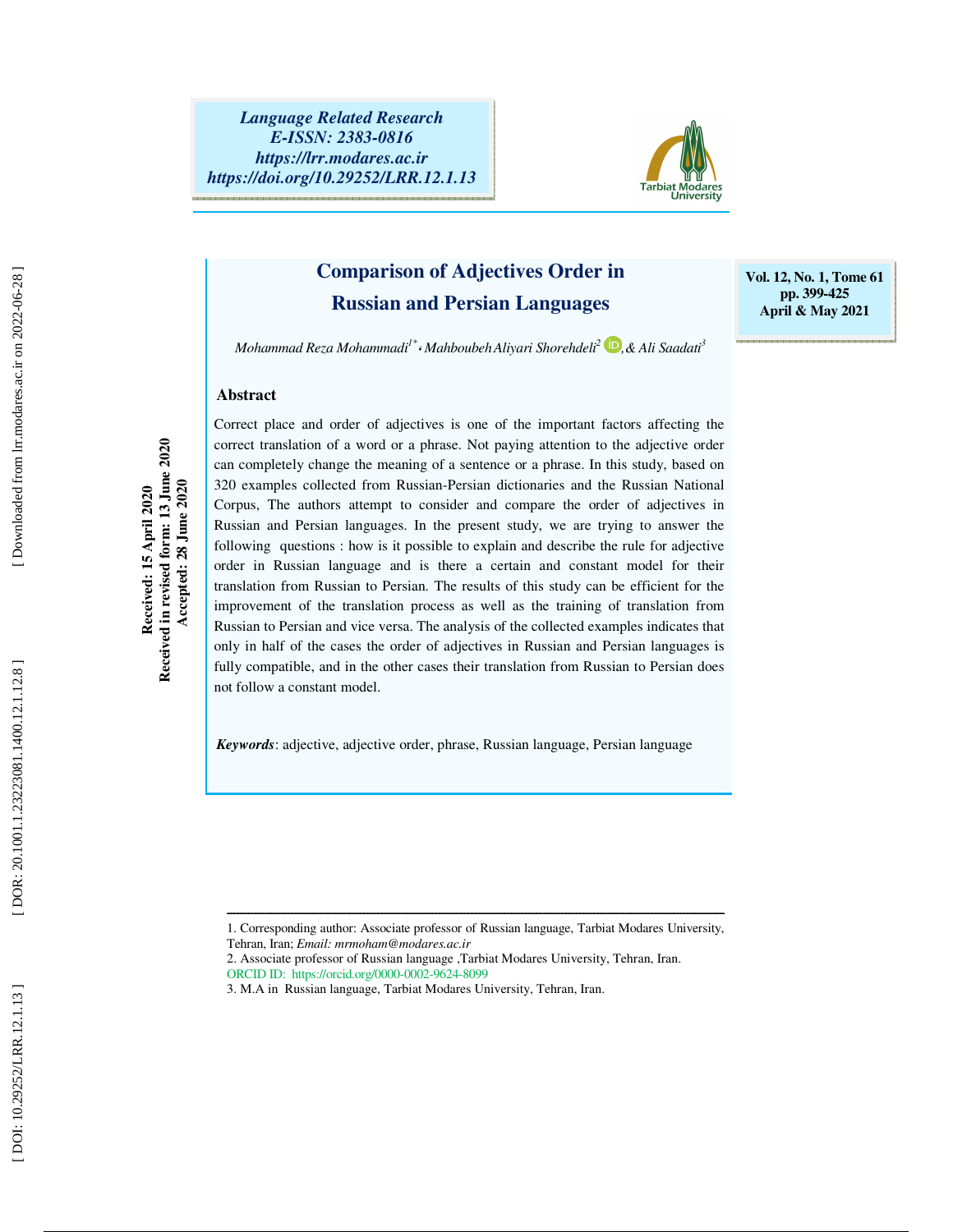Paying attention to the rules of word order is one of the important issues when learning Russian language. Having a rich vocabulary by itself cannot be effective in correctly expressing of sentences. In many cases, when you change the place of words in a sentence, the meaning is changed completely as well.

 The position of various adjectives in relation to each other and in relation to the modified word in a sentence or phrase, as well as the preservation and transfer of this order when translating into Persian, is one of the main problems of non-native students and translators.

In this study, based on 320 examples collected from Russian-Persian dictionaries Voskanyan, G. A., Ovchinnikova, I. K. Mirzabeigyan Zh. M. and the Russian National Corpus, the authors attempt to consider and compare the order of adjectives with focus on the modified word in Russian language and the way of their translation and transfer to Persian language. So far, no study has examined the order of adjectives in Russian and Persian language in a comparative manner.

The aim of the present study is to provide a specific rule for the order of adjectives in Russian, as well as to study and compare the degree of correspondence or inconsistency of this order when translating into Persian.

The analysis of the collected materials shows that in the Russian language adjectives come before a noun, pronominal adjectives are used before qualitative and relative adjectives and qualitative adjective comes before relative adjective. In cases where a phrase consists of two relative adjectives or two qualitative adjectives, the closest adjective to the noun expresses the attribute of the noun more than the others. Also, the analysis of the collected translation examples indicates that only in half of the cases the order of adjectives in Russian and Persian languages is fully compatible, and in the other cases their translation from Russian to Persian does not follow a constant model. The results of this research can be effective in improving the process of translation and teaching it from Russian to Persian and vice versa.

**400**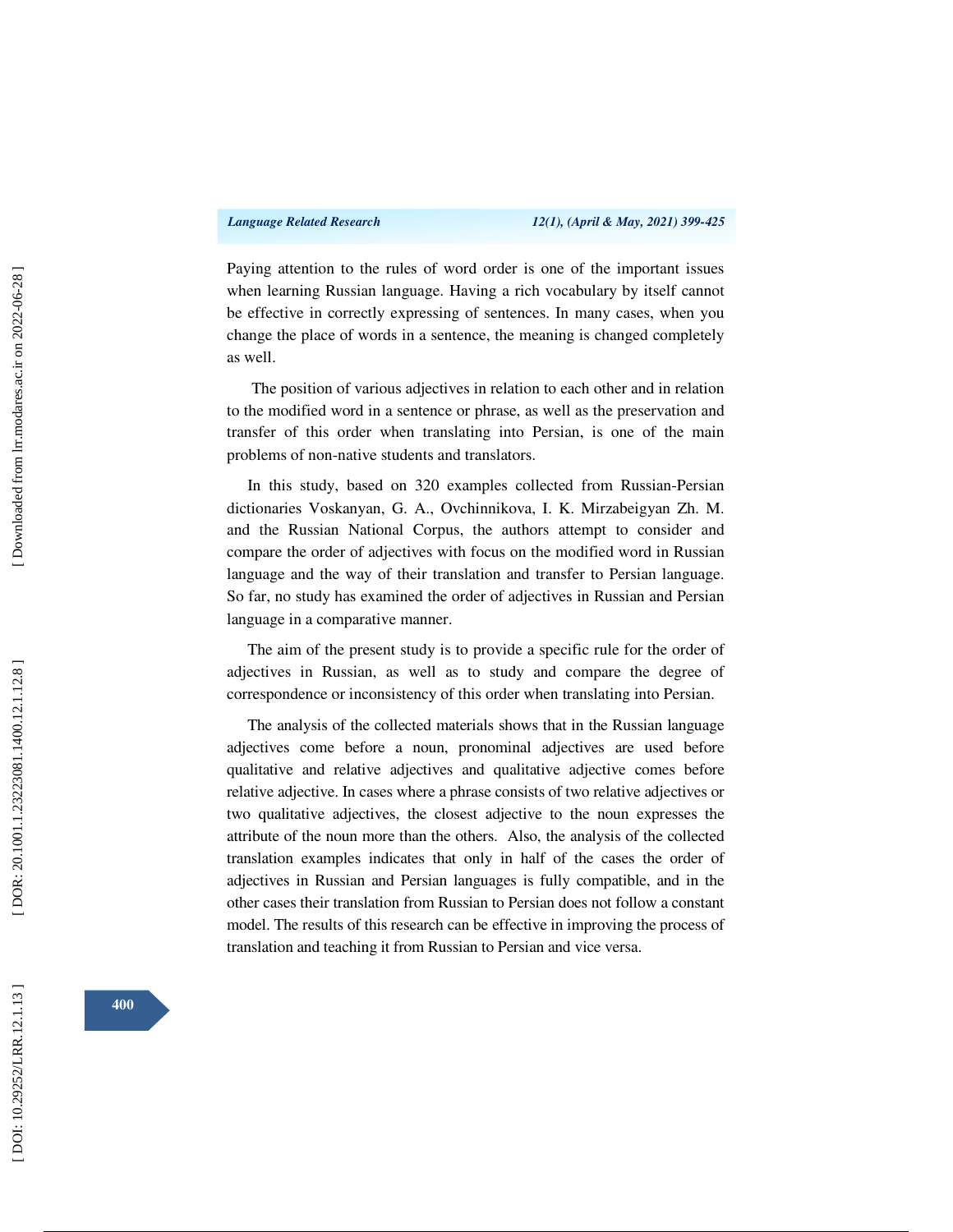

## مقايسة توالي صفات در زبانهاي روسي و فارسي

### محمدرضـا محمدی'"، محبوبـه علیاری شورەدلی'، علی سعادتی"

. دانشيار گروه زبان روسي، دانشكدة علوم انساني، دانشگاه تربيت مدرس، تهران، ايران. 1 دا 2. نشيار گروه زبان روسي، دانشكدة علوم انساني، دانشگاه تربيت مدرس، تهران، ايران. 3. كارشناس ارشد زبان روسي ، دانشگاه تربيت مدرس، تهران، ايران.

پذير ش:۸۰/۰۶/۰۸

دريافت: 27/ /01

### چكيده

يكي از عوامل مهم اثرگذار در ترجمة صحيح هر جمله و يا گروهواژه، رعايت توالي واژگان بهكار رفته در آن است كه بيتوجهي به آن ميتواند مفهوم جمله يا گروهواژه را بهطور كامل تغيير دهد. در اين پژوهش تلاش ميشود بر اساس 320 نمونة جمعآوريشده از فرهنگهاي روسي ـ فارسي و همچنين پيكرة ملي زبان روسي، توالي صفات در سطح گروهواژه در زبانهاي روسي و فارسي بررسي و مقايسه شود. در پژوهش حاضر، درصدد يافتن پاسخ به اين پرسش هستيم كه توالي صفات در زبان روسي از چه قاعدهاي پيروي ميكند و آيا ميتوان الگوي ثابتي براي ترجمة آنها از زبان روسي به زبان فارسي ارائه كرد؟ نتايج حاصل از اين پژوهش ميتواند در بهبود روند ترجمه و آموزش آن از زبان روسي به فارسي و بالعكس اثرگذار باشد. تجزيه و تحليل نمونههاي جمعآوريشده نشان ميدهد تنها در نيمي از موارد توالي صفات در زبانهاي روسي و فارسي داراي تطابق كامل هستند و در ساير نمونهها ترجمة آنها در زبان فارسي از الگوي ثابتي پيروي نميكند.

ــــــــــــــــــــــــــــــــــــــــــــــــــــــــــــــــــــــــــــــــــــــــــــــــــــــــــــــــــــــــــــــــــــــــــ

واژههاي كليدي: صفت، توالي صفت، گروهواژه، زبان روسي، زبان فارسي.

E-mail: mrmoham@modares.ac.ir :مقاله مسئول نويسندة\*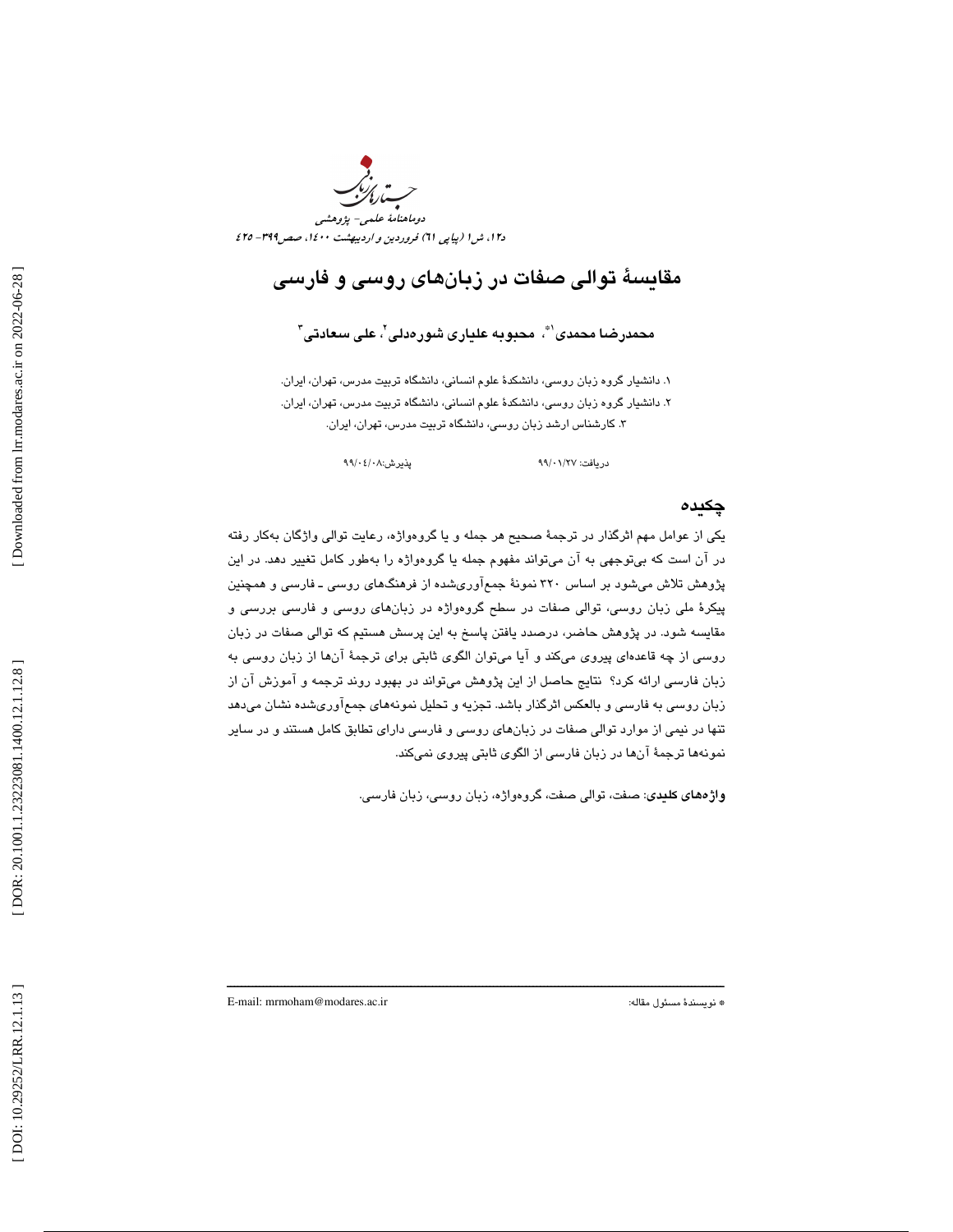محم*درضا محمدي و همكاران* مقايسة توال*ي صفات در...*.. مج<sup>عد</sup><br>**محمد توالي من المحمدي و همكاران مقايسة توالي صفات المحمد المحمد المحمد المحمد المحمد المحمد المحمد المحمد المح** 

### . مقدمه 1

يكي از مسائل مهم در يادگيري زبان خارجي توجه به قواعد مربوط به توالي واژگـان اسـت و داشتن گنجينة غني از واژگان بهتنهايي نمـي توانـد در بيـان صـحيح جمـلات مـؤثر باشـد. در بسياري از موارد با تغيير جايگاه كلمات، مفهوم نيز بهطور كامل تغيير ميكنـد. تقـدم و تـأخر قرارگيري صفات مختلف نسبتبه يكديگر و نسبتبه موصوف در يـك جملـه يـا گـروه واژه و همچنين چگونگي حفظ و انتقال اين توالي به هنگام ترجمه به زبان فارسـي از مشـكلات عمـدة زبانآموزان و مترجمان در اين حوزه است.

اين پژوهش درصدد پاسخگويي به اين پرسش است كه توالي صفات در زبـان روسـي از چه قاعدهاي پيروي ميكند و آيا ميتوان الگوي ثابتي براي ترجمة آنهـا از زبـان روسـي بـه زبان فارسي ارائه كرد؟

فرضية پژوهش بر اين است كه در زبان روسي معمولاً صفت كيفي پيش از صفت نسبي قرار ميگيرد. ضماير صفتي هم بر صفات كيفي و نسبي مقدم ميشود و ترجمة آنها از زبان روسي به زبان فارسي از الگوي ثابتي پيروي نميكند.

در پژوهش حاضر، بر اساس 320 مثال جمعآوريشده از فرهنگهاي روسي به فارسي واسكانيان، اوفچينيكوا، ميرزابيگيان و نمونههايي از پيكرة ملي زبان روسي، توالي صفات با محوريت موصوف در زبان روسي و نحوة ترجمه و انتقال آنها به زبان فارسي مورد بررسي و مقايسه قرار ميگيرد. توالي صفات در دو زبان روسي و فارسي تاكنون به شكل مقايسهاي بررسي نشده است كه اين امر از نوآوريهاي پژوهش حاضر محسوب ميشود. هدف از انجام اين پژوهش ارائة قاعدة مشخص براي توالي صفات در زبان روسي و بررسي و مقايسة ميزان تطابق و يا عدم تطابق اين توالي به هنگام ترجمه به زبان فارسي است.

### . پيشينة تحقيق 2

منابعي كه در آنها به توالي اجزاي كلام و بهخصوص توالي صفات پرداخته شده، محدود است. ازجمله منابع روسي كه در اين زمينه نگاشته شدهاند ميتوان به كتاب كريلوا 1 ( 1986) با عنوان ت*والی واژگان در زبان روسی'ً*، کتابهای روزنتال<sup>۲</sup> (2008, 2001) با عنوانهای<br>.

DOI: 10.29252/LRR.12.1.13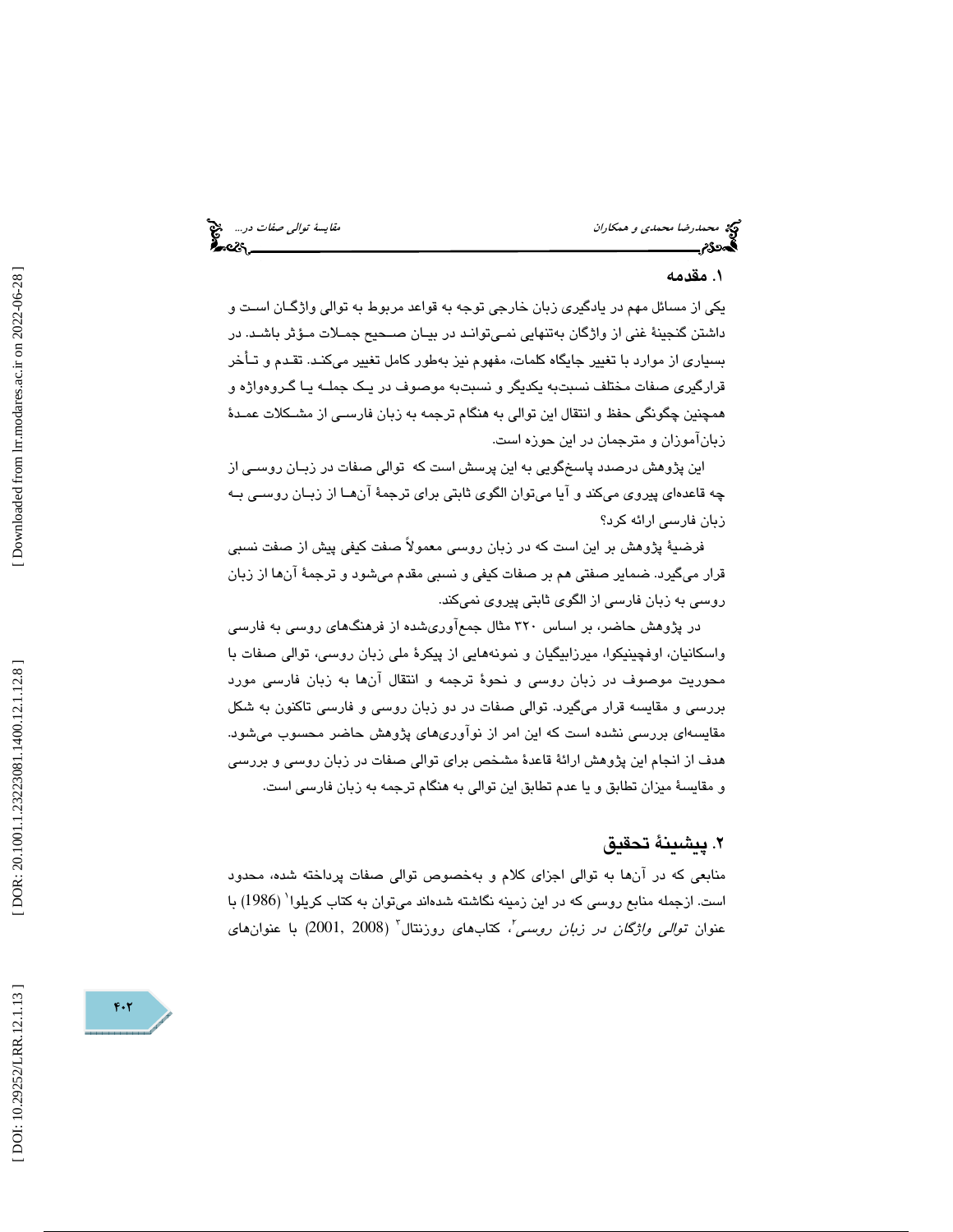*راهنمای زبان روسی، سبکشناسی عملی* و *دستور معاصر زبان روسی <sup>؛</sup> و* رسالهٔ سیروتینینا ْ (2003) با عنوان ت*والی واژگان در زبان روسی*<sup>י</sup> اشاره کرد. در این منابع نقشهای دستوری، معنايي و ارتباطي توالي واژگان در زبان روسي بررسي شده است. همچنين، در پاياننامة خسروآبادی<sup>٬</sup> (2010) با عنوان تح*لیل مقابلهای ترتیب اجزای كلام، ظرف زمان و مكان در* ج*ملات سادهٔ خبری (در نوشتار زبانهای روسی و فارسی)^*نیز شباهتها و تفاوتهای توالی ظروف مكان و زمان در دو زبان روسي و فارسي بررسي شده است. در برخي از كتابهاي دستور زبان فارسي ازجمله ارژنگ (1394)، باطني (1389)، وحيديان كاميار (1394)، لازار (۱۳۸۹) و غیره نیز به جایگاه صفات نسبتبه دیگر اجزای کلام در سطح گروهواژه و یا جمله پرداخته شده است. علاوه بر كتابهاي ذكرشده در برخي از مقالات نيز توالي واژگان و صفات در زبان فارسی مورد برسی قرار گرفته است که در میان انها میتوان به مقالهٔ نعمتزاده (۱۳۷۰) با عنوان «پارامتر هسته و نمایهسازی: مقایسهای بین گروه اسمی انگلیسی و فارسی» و همچنين مقالهٔ راسخ مهند و ثمري (١٣٩٦) با عنوان «توالي صفات در زبان فارسي» اشاره كرد كه در اين مقاله نويسندگان متغيرهاي مختلف اثرگذار بر توالي صفات در زبان فارسي ازجمله متغيرهاي واجي، نحوي، معنايي، بار عاطفي و غيره را مورد بررسي قرار ميدهند و متغير واجي را مهمترين عامل در پيشبيني توالي صفات در زبان فارسي معرفي ميكنند. در ايران كتاب يا مقالهاي كه بهصورت تطبيقي ميان زبان روسي و فارسي به برسي توالي صفات پرداخته باشد، مشاهده نشد و اين امر از نوآوريهاي پژوهش حاضر محسوب ميشود.

### ۳. صفت در زبانهای روسی و فارسی

صفت در زبان روسي، يكي از اجزاي كلام است كه ويژگيهاي مختلف موصوف را بيان ميكند، از نظر جنس و شمار تغيير ميكند و فرم كوتاه و بلند دارد ,Русская грамматика). (540 .p 1980, درخصوص دستهبندي صفات در زبان روسي، نظرات مختلفي وجود دارد. روزنتال، والگينا، كاساتكين، گِوُزدِف صفات روسي را به سه دسته تقسيم ميكنند كه عبارتاند<br>از: ۱. صفات كيفي (качественное прилагательное)، ۲. نسبي относительное) . صفات كيفي (притяжательное прилагательное . ملكي( 3 ،прилагательное ) خصوصيات شيء را بدون ارتباط با اشياي ديگر بيان ميكند؛ مانند ساختمان بلند высокое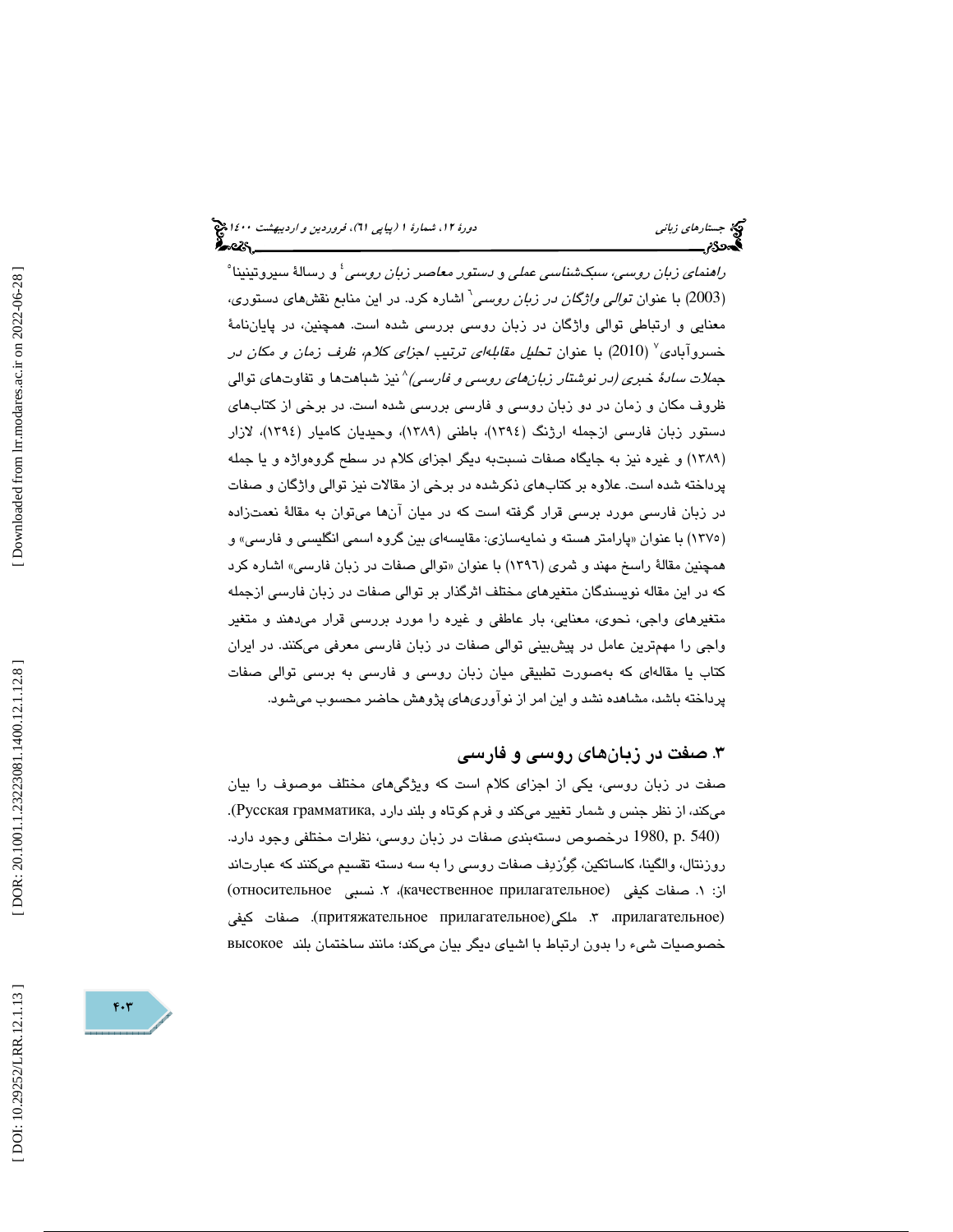здание ، صفات نسبي ويژگي يك شيء را از طريق ارتباط آن با شيئي ديگر بيان ميكند: آب پرتقال сок апельсиновый و صفات ملكي مالكيت يك شيء را نسبت به شخص معين يا حيواني را بيان ميكند: لانة روباه лисья нора ( Poзенталь, 2008, pp.198-199).

زبانشناساني چون يارتسوا، رزنتال و آخمانوا، علاوه بر دسـ تهبنـدي صـفات بـه كيفـي، نسبي و ملكي، گروهي از ضماير را نيز كه به لحـاظ معنـايي و دسـتوري بـا صـفات مطابقـت دارند صفات ضميرگونه مىنامند. در زبان روسى معمولاً صفت كيفـى پـيش از صــفت نسـبى قرار ميگيرد. صفات ضميرگونه هم بر صفات كيفي و نسبي مقدم ميشود. ترتيب قرار گرفتن صفات و صفات ضميرگونه در زبان روسي را ميتوان بهصورت ذيل نشان داد: 9

| $OMII/HMI^{10}$ | УМП   | $\Pi$ M $\Pi$ | КП     | O <sub>II</sub> | C        |
|-----------------|-------|---------------|--------|-----------------|----------|
| <sub>6</sub> ce | эти   | наши          | Серые  | меховые         | Пальто   |
| <sub>6</sub> ce | эти   | ux            | Жёлтые | берёзовые       | Листья   |
| каждая          | такая | ваша          |        |                 | статья   |
| другой          |       | наш           |        |                 | Coced    |
| всякий          | такой |               |        | принципиальный  | Cnop     |
| какой-то        |       | твой          |        |                 | знакомый |
| многие          |       | ezo           |        |                 | рассказы |

در زبان فارسي، صفت، واژه يا گروهي از واژگان است كه توضيحي دربارة اسم ميدهـد و يكي از خصوصيات اسم ازجمله حالت، مقدار، شمار و مانند آن را بيـان مـي كنـد. صـفت از حیث مفهوم ٦ گونه است: ١) صفت بیانی، ٢) صفت اشارهای، ٣) صــفت شمارشــی، ٤) صــفت پرسشي، ٥) صفت تعجبي، ٦) صفت مبهم (احمدی گيوی، ١٣٩٤، ص. ١١٠). صــفت از حيــث چگونگي همراهي با موصوف به دو دسته صفت پيشين و پسين تقسيم ميشـود. صـفت هـاي پيشين همانطور كه از نامشان پيداست پيش از موصوف و صفتهاي پسين پس از موصـ وف ميآيند. ازجمله صفتهاي پيشين فارسي ميتوان به صـفت هـاي اشـاره، پرسشـي و تعجبـي اشاره كرد. صفتهاي بياني پسين محسوب ميشـوند و صـفت هـاي شمارشـي و مـبهم نيـز ميتوانند هم پيشين و هم پسين باشند (نوبهار، 1389).

كاميار دربارة توالي صفات در زبان فارسي مـي نويسـد: در زبـان فارسـي، وابسـته هـاي پسین و پیشین اسم وجود دارد که در بطن این وابستهها، صفات هم قرار دارند. بـرای مثــال،

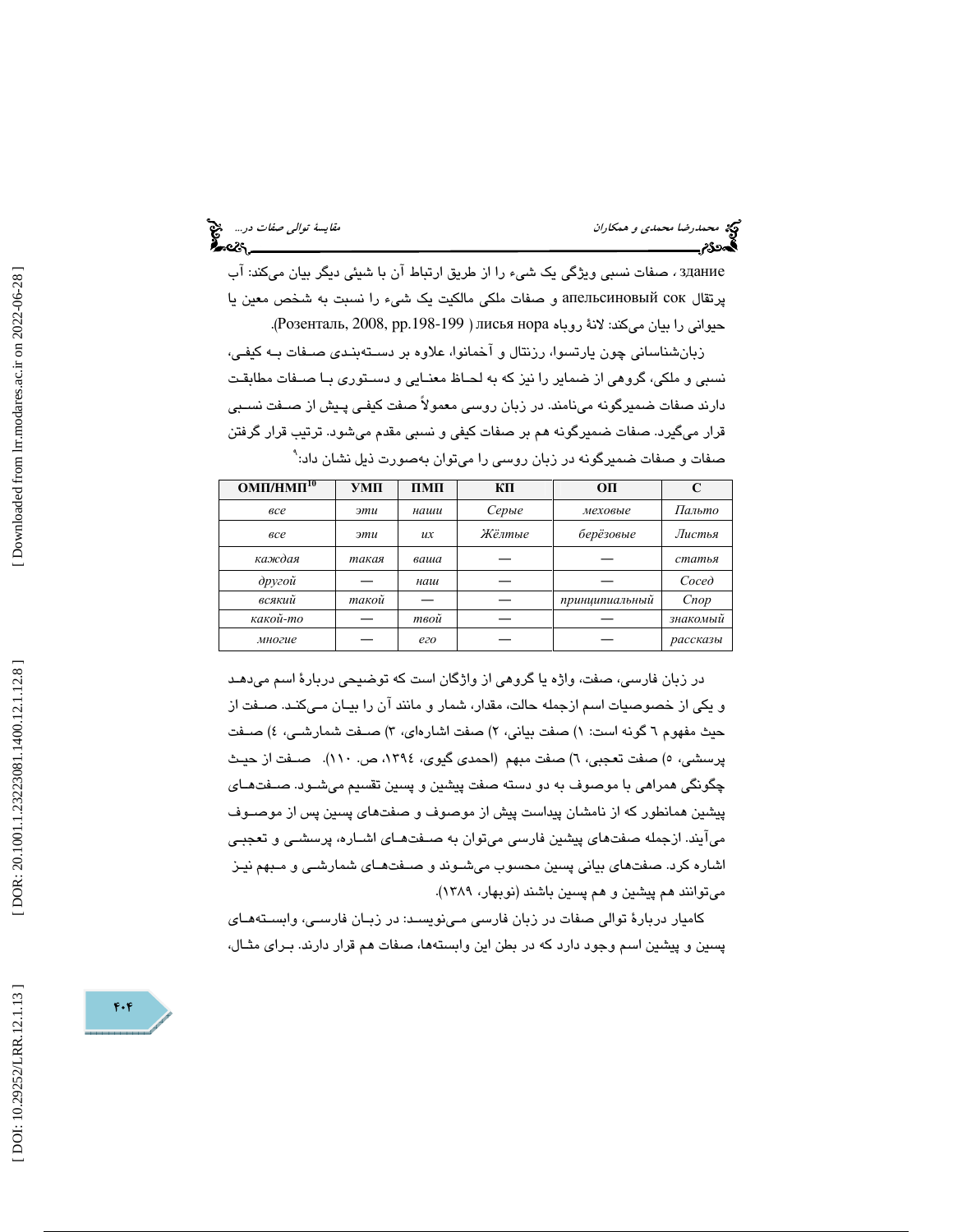(پياپي 61)، فروردين و ارديبهشت 1400 جستارهاي زباني دورة ،12 شمارة 1

وابستههاي پسين اسم عبارتاند از نشانة جمع، صفت شمارشي ترتيبي نوع دو، صفت بيـاني، مضافاليه و ياي نكره كه ترتيب قرارگيري اين وابستهها در كتاب كاميار به شكل زير نشـان داده شده است (كاميار، ،1394 ص. 86 ):

| ى نكره | مضافٌاليه     | صفت بيانى | صفت شمارشى ترتيبى | نشانة جمع | هسته  |
|--------|---------------|-----------|-------------------|-----------|-------|
| ى      |               | بزرگ      |                   | ان/ها     | مرد   |
|        | من            | کوچک      |                   |           | برادر |
|        | $\cdot$<br>من |           | دوم               |           | برادر |

وابستههاي پيشين اسم شامل يك نكره، صفت اشاره، صفت پرسشي، صفت تعجبي، صفت مبهم، صفت شمارشي اصلي، صفت شمارشي ترتيبي، صفت عالي و شاخص ميشود كه كاميار در كار خود ترتيب قرارگيري آنها را به شكل زير نشان داده است (كاميار، ١٣٩٤، ص. ٧٢):

| هسته    | شاخص | صفت   | ً صفت شمارشى | صفت شمارشى | صفت                      | صفت                      | صفت   | صفت   | یک   |
|---------|------|-------|--------------|------------|--------------------------|--------------------------|-------|-------|------|
|         |      | عالى  | ترتيبى       | اصلی       | مبهم                     | تعجبى                    | پرسشی | اشاره | نكره |
| كتاب    |      |       |              | دو         | -                        |                          |       | این   |      |
| كتاب    |      | -     |              | دو         | -                        | $\overline{\phantom{0}}$ | كدام  | -     |      |
| كتاب+ى  |      |       |              | دو         | -                        | عجب                      |       |       |      |
| كتاب    |      |       |              | دو         | هر                       | $\overline{\phantom{0}}$ |       | این   |      |
| پسر     | آقا  |       | چهارمین      |            | $\overline{\phantom{0}}$ | -                        |       | همين  |      |
| درخت    |      | بزرگ- |              |            |                          |                          |       | همان  |      |
|         |      | ترين  |              |            |                          |                          |       |       |      |
| دانشمند |      |       |              |            |                          |                          |       |       | یک   |

چنانچه هستهٔ گروه اسمی، هم صفت و هم مضافـُاليه داشته باشد ابتدا صفت میاید: «در بزرگِ خانه». چنانچه صفت پس از مضافاليه قرار بگيرد، وابستهٔ مضافاليه است: «در خانهٔ بزرگ» (همان، ص. ۷۹).

۴. بررسی مقایسهای توالی صفات در زبانهای روسی و فارسی در اين پژوهش، براساس 320 گروهواژة گردآوريشده از فرهنگهاي روسي به فارسي، توالي صفات

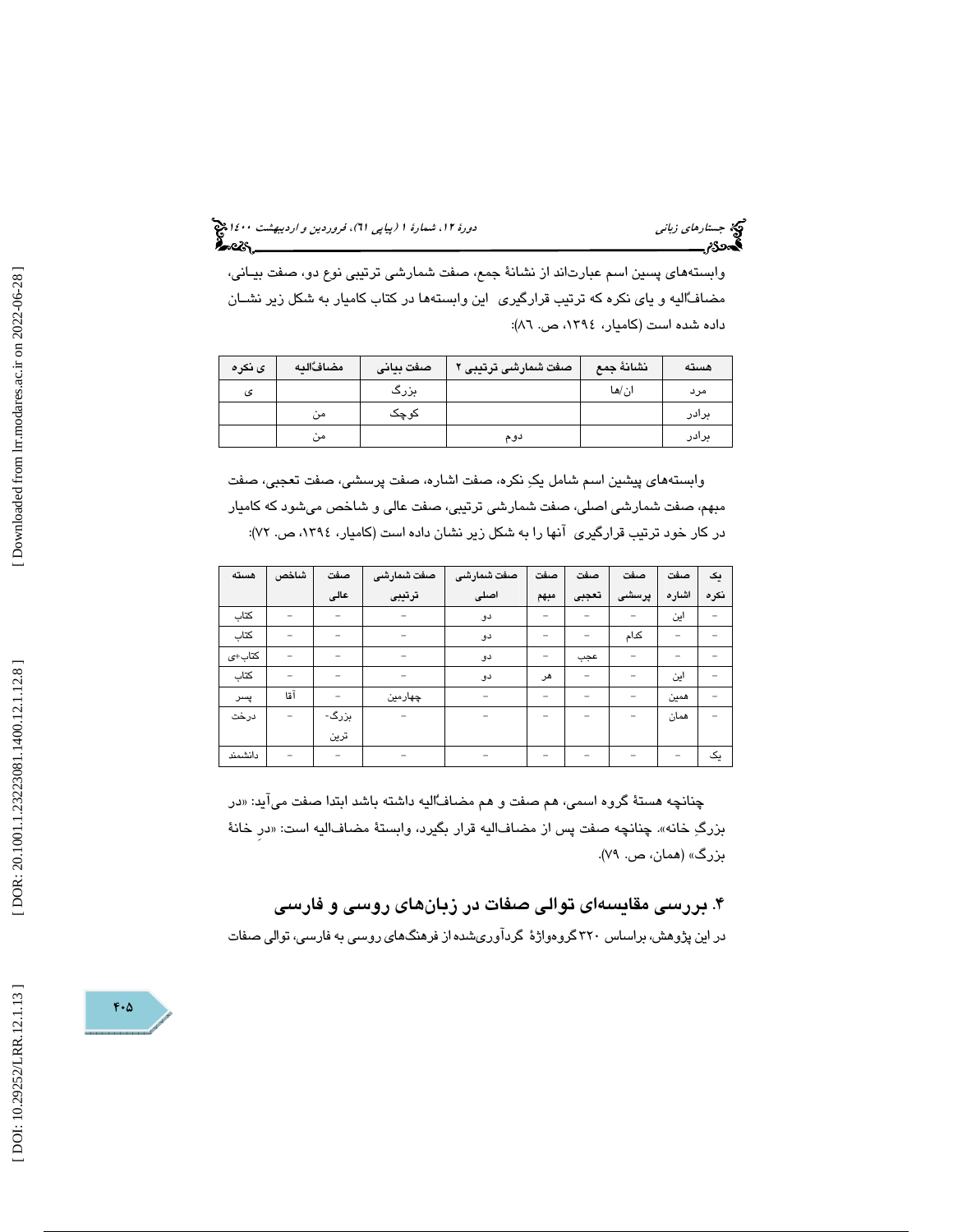كيفي، نسبي و صفات ضميرگونه را با محوريت موصوف در در دو زبان بررسي خواهيم كرد. الف) مقايسة توالي صفات در گروهواژههاي متشكل از اسم و دو صفت نسبي در میان نمونههای جمعآوریشده ۱٤۰ مورد از گروهواژههای روسی از یک اسم (C) و  $\rm (OH_2~+OH_1)$  تشكيل شدهاند. اين گروهواژههاي روسي به روشهاي مختلفي به زبان فارسي ترجمه ميشوند كه در ذيل به اين روشها پرداخته ميشود.

. در 33 مورد از ترجمهها شاهد تطابق كامل ميان زبانهاي روسي و فارسي به لحاظ 1 توالي اجزاي گروهواژههاي مذكور هستيم، با اين تفاوت كه در زبان روسي معمولاً صفات پيش از اسم و در زبان فارسي بعد از اسم قرار ميگيرند. ليكن به لحاظ فاصلة صفت نسبي به اسم، تطابق كامل بين دو زبان مشاهده ميشود. گفتني است هم در زبان روسي و هم در زبان فارسي نزديكترين صفت به اسم بيش از بقيه ويژگي اسم را بيان ميكند. در جدول 1 نمونههايي از اين گروهواژهها و ترجمة آنها به زبان فارسي نشان داده شده است:

**جدول ۱**: شمِاهای عمومی حداقلی متشکل از دو صفت نسبی **Table 1**: Minimum general schemas consisted of two relative adjectives

|    |                | <b>Table 1.</b> Minimum general schemas consisted of two relative adjectives |                           |         |             |       |
|----|----------------|------------------------------------------------------------------------------|---------------------------|---------|-------------|-------|
|    |                |                                                                              | مثال از فرهنگ واسکانیان   |         |             |       |
|    | OП,            | O <sub>II<sub>1</sub></sub>                                                  |                           |         | معادل فارسى |       |
| 1. | баллистическая | противоракетная                                                              | система                   | ىالستىك | ضدموشکی     |       |
|    | 3              | $\mathcal{D}$                                                                |                           | ٣       | ۲           |       |
|    |                |                                                                              | مثال از فرهنگ أفچىنىكوا   |         |             |       |
|    | OП,            | O <sub>II<sub>1</sub></sub>                                                  |                           |         | معادل فارسى |       |
| 2. | районный       | исполнительный                                                               | Комитет                   | محلى    | اجرائيه     | كميته |
|    | 3              | $\mathcal{D}$                                                                | 1                         | ٣       | ۲           |       |
|    |                |                                                                              | مثال از فرهنگ مىرزابىگىان |         |             |       |
|    | OП,            | O <sub>II<sub>1</sub></sub>                                                  |                           |         | معادل فارسى |       |
| 3. | химический     | атомный                                                                      | <b>Bec</b>                | شیمیایی | اتمى        | وزن   |
|    | 3              | $\mathcal{D}$                                                                | 1                         | ٣       | ۲           |       |

. در 42 مورد توالي اجزاي تشكيلدهندة گروهواژههاي مذكور در زبان روسي و فارسي 2 يكسان است، ليكن نحوة بيان صفتهاي نسبي روسي به زبـان فارسـي متفـاوت اسـت. بـدين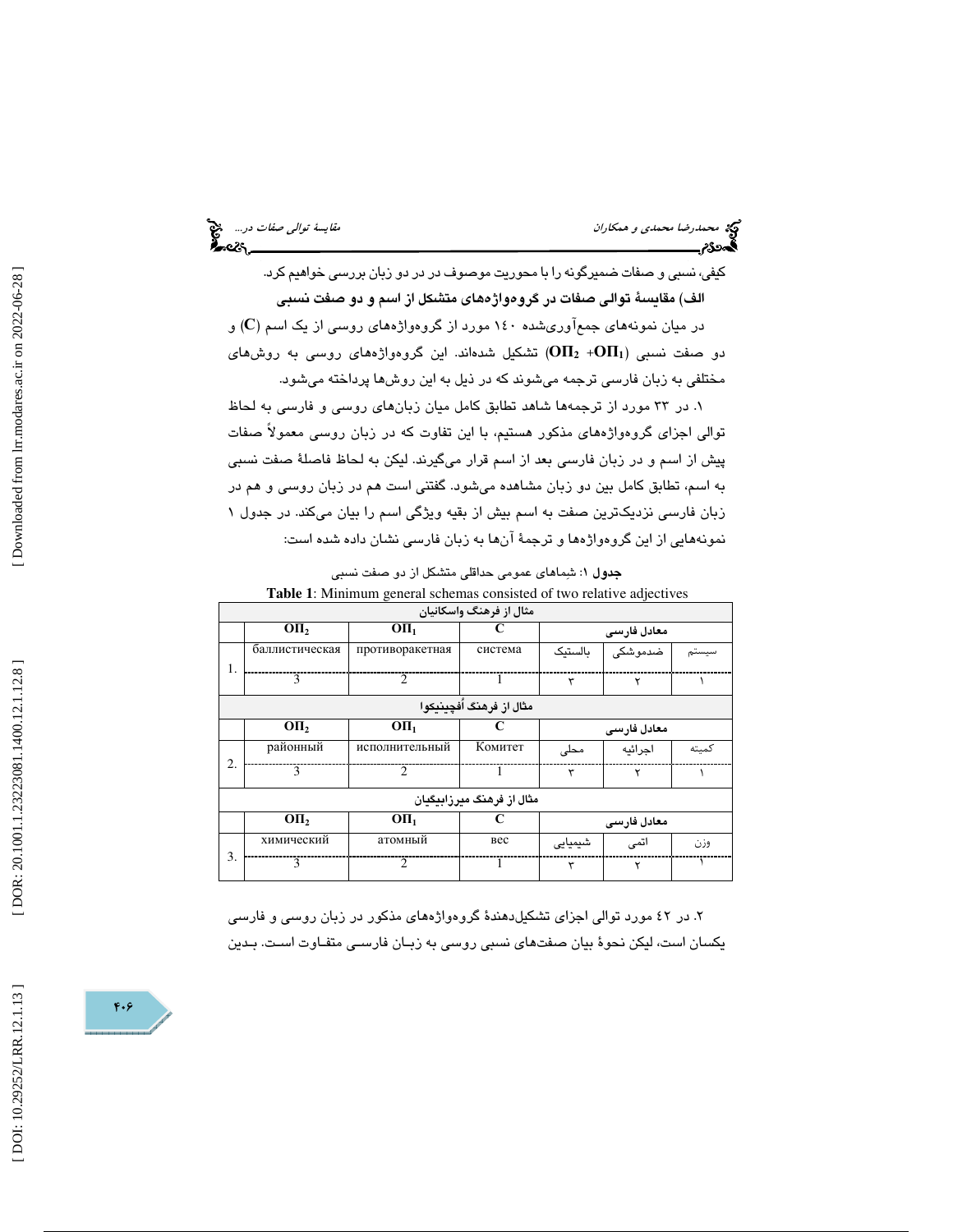(پياپي 61)، فروردين و ارديبهشت 1400 جستارهاي زباني دورة ،12 شمارة 1

معنا كه در 17 مورد صفت نسبي اول و در 23 مورد صفت نسبي دوم به شكل اسم به زبـان فارسي ترجمه شده است. در 2 مورد هر دو صفت نسبي به شكل اسم به زبان فارسي ترجمه شدهاند كه در جدول 2 نمونههايي از اين موارد نشان داده شده است:

> **جدول ۲**: شِماها*ی* عمومی حداقلی متشکل از دو صفت نسبی بق كامل در توالي وعدم تطابق در نحوة بيان صفات نسبي تطا

**Table 2:** Minimum general schemas consisted of two relative adjectives Full compliance in order and non-conformity in the way of expressing relative adjectives

|     |                |                             | مثال از فرهنگ واسکانیان  |         |             |         |
|-----|----------------|-----------------------------|--------------------------|---------|-------------|---------|
|     | OП,            | O <sub>II<sub>1</sub></sub> |                          |         | معادل فارسی |         |
| 1.7 | автоматическая | телефонная                  | станция                  | خو دکار | تلفن        | مركز    |
|     | $\overline{3}$ | $\mathcal{D}$               |                          | ٣       | ۲           |         |
|     |                |                             | مثال از فرهنگ اَفچينيکوا |         |             |         |
|     | OП,            | O <sub>II<sub>1</sub></sub> | C                        |         | معادل فارسى |         |
| 2.7 | Московский     | государственный             | университет              | مسكو    | دولتى       | دانشگاه |
|     | $\mathbf{3}$   | $\mathcal{D}_{\mathcal{L}}$ |                          | ٣       | ۲           |         |
|     |                |                             | مثال از فرهنگ واسکاندان  |         |             |         |
|     | OП,            | O <sub>II<sub>1</sub></sub> | C                        |         | معادل فارسى |         |
| 3.5 | шахматная      | турнирная                   | таблица                  | شطرنج   | مسائقات     | جدو ل   |
|     | $\mathbf{3}$   | $\mathcal{L}$               |                          | ۳       | ۲           |         |

. در ۱۵ مورد توالی گروهواژههای روسی متشــكل از یــک اســم (C) و دو صــفت نســبی  $\,$ با ترجمهٔ آنها به زبان فارسی تطابق ندارد: $\mathbf{(} \textbf{0} \textbf{I\textbf{1}}_{2} \textbf{+} \textbf{+} \textbf{0} \textbf{I} \textbf{I}_{1})$ 

**جدول ۳:** شمِاهای عمومی حداقلی متشکل از دو صفت نسبی عدم تطابق توالی صفات در دو زبان **Table 3:** Minimum general schemas consisted of two relative adjectives Inconsistency of adjective order in both languages

|                                   |                             | مثال از فرهنگ واسکانیان |         |             |      |
|-----------------------------------|-----------------------------|-------------------------|---------|-------------|------|
| ΟП,                               | O <sub>II<sub>1</sub></sub> |                         |         | معادل فارسى |      |
| межконтинентальная баллистическая |                             | ракета                  | بالستيك | قارّه پیمای | موشک |
|                                   |                             |                         |         |             |      |

 $F \cdot V$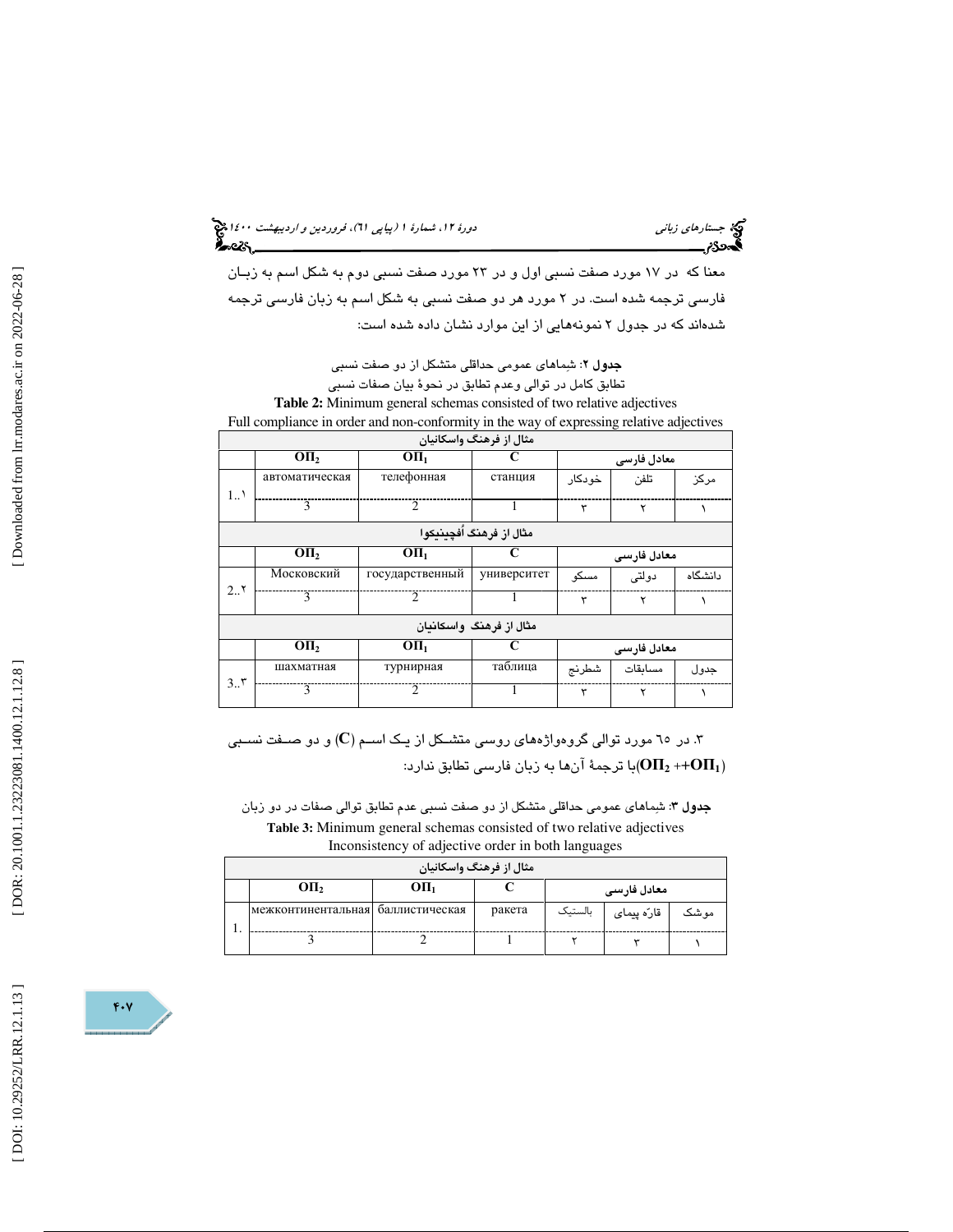|                  |              | مثال از فرهنگ اَفچینیکوا    |        |               |             |        |
|------------------|--------------|-----------------------------|--------|---------------|-------------|--------|
|                  | OП,          | O <sub>II<sub>1</sub></sub> |        |               | معادل فارسى |        |
|                  | народный     | демократический             | строй  | دموكراتيك     | توده ای     | سازمان |
| $2_{\cdot\cdot}$ | 3            | $\mathcal{D}$               |        | ۲             | ٣           |        |
|                  |              | مثال از فرهنگ میرزابیگیان   |        |               |             |        |
|                  | OП,          | O <sub>II<sub>1</sub></sub> |        |               | معادل فارسی |        |
|                  | параллельный | колебательный               | контур | ا نوسان دهنده | موازى       | مدار   |
| 3.1              | 3            | $\mathfrak{D}$              |        |               | ٣           |        |

4. در 18 مورد از 65 گروهواژه علاوه بر تفاوت در توالي اجزاي گروهواژه نحـوه بيـان صـفت نسبي روسي نيز به زبان فارسي متفاوت است: در 11 مورد صفت نسبي اول و در 2 مورد صـفت نسبي دوم بهشكل اسم به زبان فارسي ترجمه شده است. در 5 مورد هر دو صفت نسبي به شـكل اسم به زبان فارسي ترجمه شدهاند كه در جدول 4 نمونههايي از اين موارد نشان داده شده است:

جدول 4: شماهاي عمومي حداقلي متشكل از دو صفت نسبي عدم تطابق در توالي صفات و نحوة

بيان صفات نسبي در دو زبان

**Table 4**: Minimum general schemas consisted of two relative adjectives Inconsistency of adjective order and non-conformity in the way of expressing relative adjectives in both languages

|               |                  |                               | مثال از فرهنگ اُفچینیکوا  |          |             |        |
|---------------|------------------|-------------------------------|---------------------------|----------|-------------|--------|
|               | O <sub>II</sub>  | O <sub>II<sub>1</sub></sub>   | C                         |          | معادل فارسی |        |
| 1.            | международный    | женский                       | День                      | زنان     | بين المللي  | روز    |
|               | 3                | $\mathfrak{D}_{\mathfrak{p}}$ |                           | ٢        | ٣           |        |
|               |                  |                               | مثال از فرهنگ میرزابیگیان |          |             |        |
|               | OII <sub>2</sub> | O <sub>II</sub>               | C                         |          | معادل فارسى |        |
| 2.5           | трубный          | рычажный                      | ключ                      | اهرم دار | لوله        | آچار   |
|               | 3                | 2                             |                           | ٢        | ٣           |        |
|               |                  |                               | مثال از فرهنگ واسکانیان   |          |             |        |
|               | OП,              | O <sub>II</sub>               | C                         |          | معادل فارسی |        |
| $3.5^{\circ}$ | пусковое         | ракетное                      | устройство                | موشک     | یر تاب      | دستگاه |
|               | 3                | $\mathfrak{D}$                |                           | ٢        | ٣           |        |

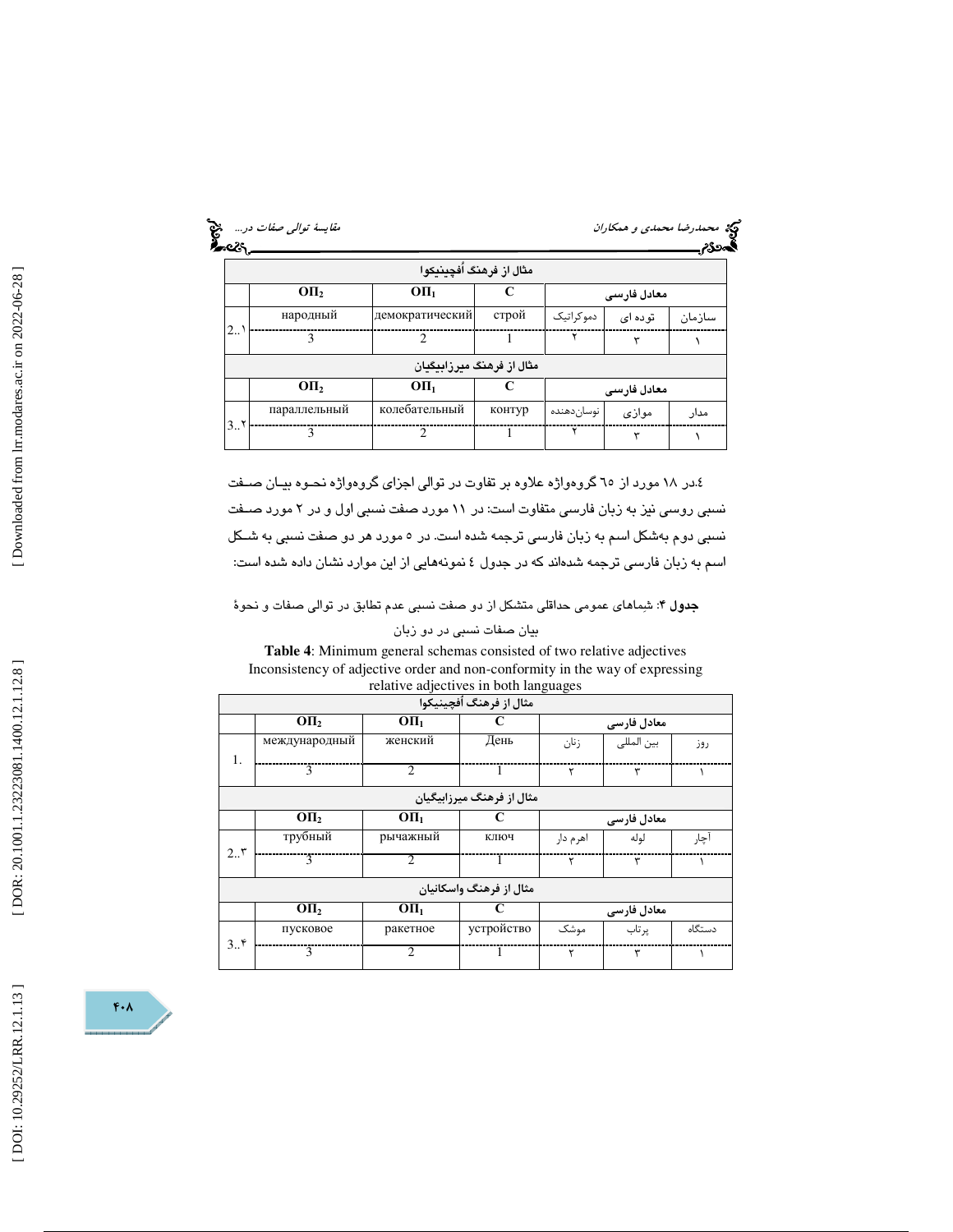(پياپي 61)، فروردين و ارديبهشت 1400 جستارهاي زباني دورة ،12 شمارة 1

در دياگرام زير نحوة بيان و توالي گروهواژههاي متشـكل از دو صـفت نسـبي بـه زبـان  $\rm c$ و (C $\rm c$  ) و C $\rm c$  و C2 در دیاگرام زیر بهترتیب صـفت نسـبي شـمارهٔ ۱و ۲ است که با اسم به زبان فارسی ترجمه شده است.





ب) مقايسة توالي صفات در گروهواژههاي متشكل از اسم + صفت نسبي + صفت كيفي ) + صفت نسبي(ОП (+ صفت 50 مورد از مثالهاي روسي جمعآوريشده از اسم (С ر زبان روسي غالباً صفات نسبي پيش از صفات كيفي قرار مي- كيفي (КП (تشكيل شدهاند. د گيرند. در ترجمة اين گروهواژهها از روشهاي زير استفاده شده است: . در 28 مورد تطابق كامل به لحاظ توالي و نحوة بيان صفات در دو زبان مشاهده مي- 1

شود:

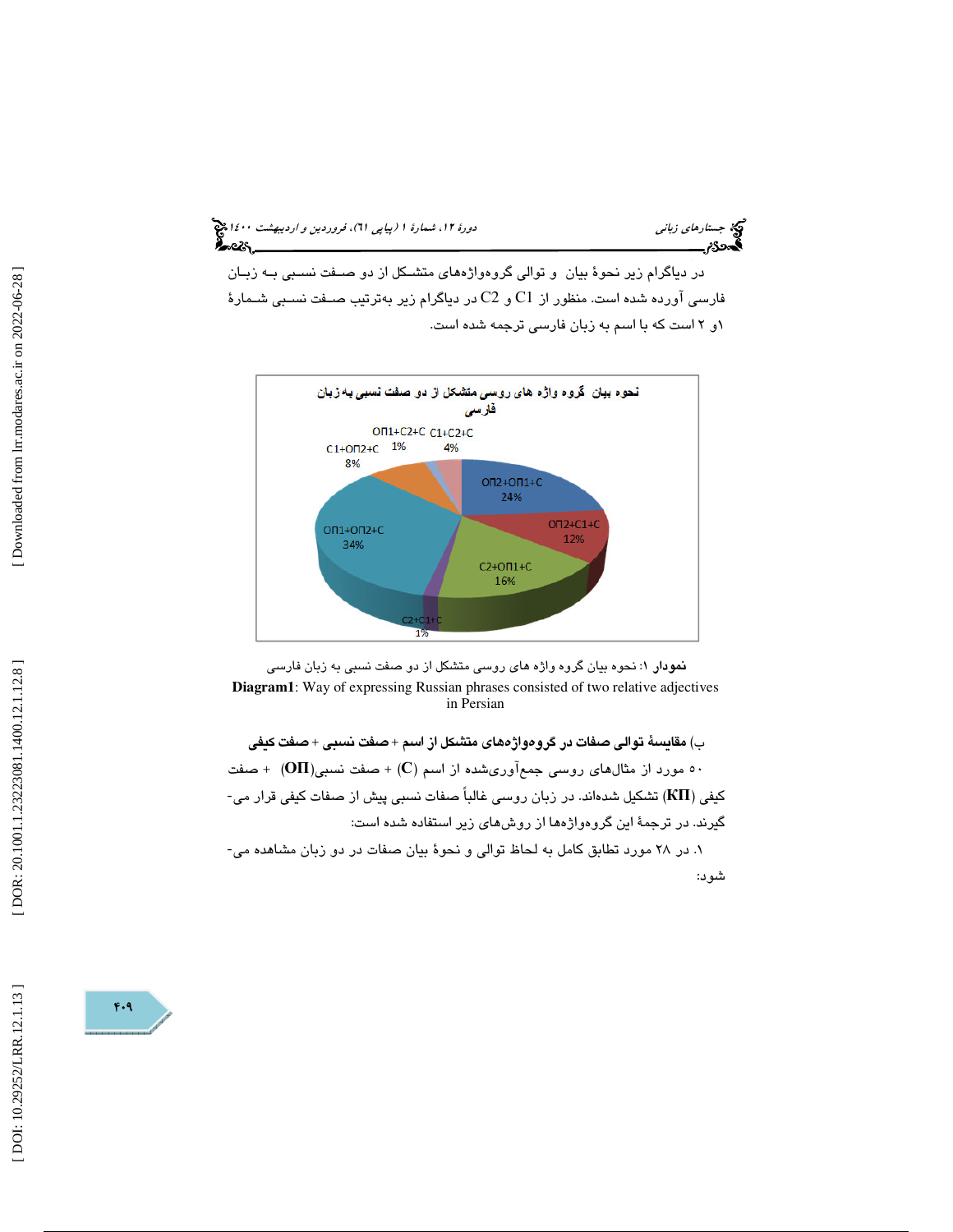محمد رضا محمد*ي و همكاران محمدي و همكاران مقايسة توالي صفات در...*<br>محمد توالي مقايسة توالي صفات المقايسة توالي صفات المقايسة توالي صفات المقايسة توالي صفات در...<br>**محمد توالي من المقايسة توالي** من المقايسة توالي من المقايس

**جدول ۵**: شِماها*ی* عمومی حداقلی متشکل از یک صفت نسبی و یک صفت کیفی

تطابق كامل در توالي و نحوة بيان صفات

**Table 5:** Minimum general schemas consisted of a relative adjective and a qualitative adjective

|    |               | Full compliance in order and in the way of expressing adjectives |                           |       |             |       |
|----|---------------|------------------------------------------------------------------|---------------------------|-------|-------------|-------|
|    |               |                                                                  | مثال از فرهنگ واسکانیان   |       |             |       |
|    | КΠ            | OП                                                               |                           |       | معادل فارسى |       |
| 1. | благоприятная | политическая                                                     | атмосфера                 | مساعد | سیاسی       | فضاى  |
|    | 3             | $\overline{2}$                                                   | 1                         | ٣     | ٢           |       |
|    |               |                                                                  | مثال از فرهنگ اُفچينيکوا  |       |             |       |
|    | КП            | OП                                                               | C                         |       | معادل فارسى |       |
|    | новая         | экономическая                                                    | политика                  | جديد  | اقتصادى     | سىاست |
| 2. | $\mathbf{3}$  | $\mathcal{D}$                                                    |                           | ٣     | ۲           |       |
|    |               |                                                                  | مثال از فرهنگ میرزابیگیان |       |             |       |
|    | КП            | OП                                                               | C                         |       | معادل فارسى |       |
|    | эффективный   | атомный                                                          | заряд                     | مؤثر  | اتمى        | بار   |
| 3. | 3             | $\overline{2}$                                                   |                           | ٣     | ۲           |       |

. 2 در 22 مورد توالي صفات در دو زبان متفاوت است و در زبان فارسي صفت نسبي بعد از صفت كيفي قرار ميگيرد:

**جدول ۶**: شِماها*ی* عمومی حداقلی متشکل از یک صفت نسبی و یک صفت کیفی

عدم تطابق در توالي صفات **Table 6**: Minimum general schemas consisted of a relative adjective and a qualitative adjective

| Inconsistency of adjective order |  |
|----------------------------------|--|
|----------------------------------|--|

|    |        |           | مثال از فرهنگ واسکانیان |      |             |           |
|----|--------|-----------|-------------------------|------|-------------|-----------|
|    | КП     | OП        |                         |      | معادل فارسی |           |
|    | Высшая | партийная | школа                   | حزبى | عالى        | آموز شگاه |
| ., |        |           |                         |      |             |           |

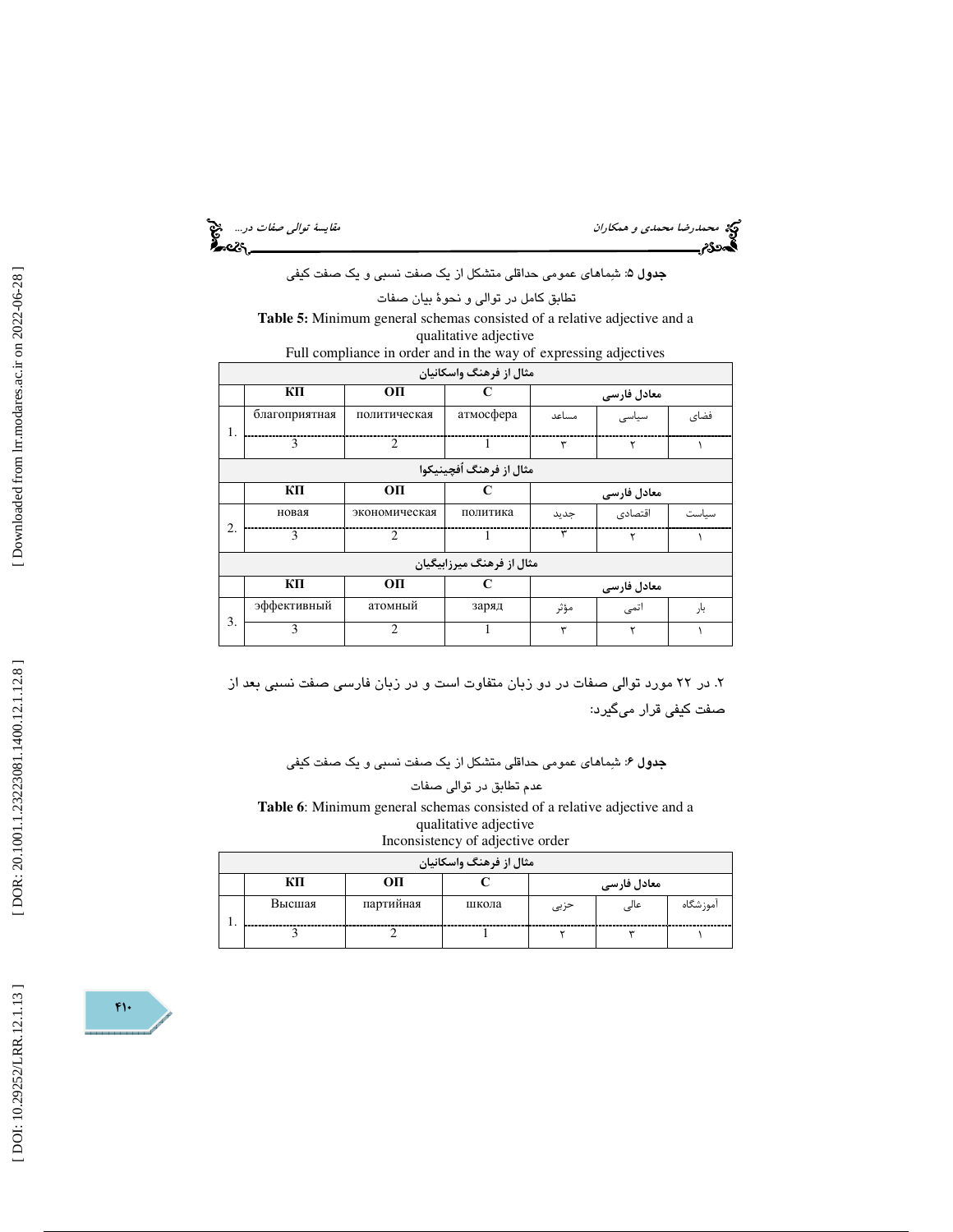| د <i>ورهٔ ۱۲، شمارهٔ ۱ (پیاپی ۲۱)، فروردین و اردیبهشت ۱٤۰۰ پن</i> گی<br>مستقلیم<br><b>گنجی از این</b> |
|-------------------------------------------------------------------------------------------------------|
|-------------------------------------------------------------------------------------------------------|

|    |               |               | مثال از فرهنگ اُفچينيکوا  |       |             |      |
|----|---------------|---------------|---------------------------|-------|-------------|------|
|    | ΚП            | OП            |                           |       | معادل فارسی |      |
|    | великая       | отечественная | Война                     | میہنی | كبير        | جنگ  |
| 2. | $\mathcal{E}$ | $\mathcal{D}$ |                           | ۷     | ٣           |      |
|    |               |               | مثال از فرهنگ میرزابیگیان |       |             |      |
|    | кп            | OП            |                           |       | معادل فارسی |      |
|    | основная      | первичная     | Группа                    | اول   | اصلى        | گروه |
| 3. | $\mathcal{E}$ | $\mathcal{D}$ |                           |       | ٣           |      |

كيخ جست*ارهاي زباني*<br>**دورد م**ريد <u>اسم</u>ار

. در 7 مورد از 22 گروهواژه علاوه بر عدم تطابق در توالي صـفات، نحـوة بيـان صـفت 3 نسبي روسي نيز به زبان فارسي متفاوت است و با اسم به زبان فارسي بيان شده است:

**جدول ۷**: شِماهای عمومی حداقلی متشکل از یک صفت نسبی و یک صفت کیفی

عدم تطابق در توالي و نحوة بيان صفات

**Table 7:** Minimum general schemas consisted of a relative adjective and a qualitative adjective

Inconsistency of adjective order and non-conformity in the way of expressing adjectives

|    |              |                | مثال از فرهنگ واسکانیان   |        |             |           |
|----|--------------|----------------|---------------------------|--------|-------------|-----------|
|    | КП           | OП             | C                         |        | معادل فارسی |           |
|    | центральное  | информационное | агентство                 | خبر    | مركزى       | واحد      |
| ı. | $\mathbf{3}$ | $\overline{c}$ | 1                         | ٢      | ٣           |           |
|    |              |                | مثال از فرهنگ اُفچينيکوا  |        |             |           |
|    | КП           | OП             | C                         |        | معادل فارسی |           |
|    | красные      | кровяные       | шарики                    | خون    | قرمز        | گلبول های |
| 2. | $\mathbf{3}$ | $\overline{c}$ | 1                         | ۲      | ٣           |           |
|    |              |                | مثال از فرهنگ میرزابیگیان |        |             |           |
|    | ΚП           | OП             | C                         |        | معادل فارسی |           |
|    | красный      | никелевый      | колчедан                  | نىكا ، | سرخ         | پيريت     |
| 3. | $\mathbf{a}$ | $\mathfrak{D}$ |                           | ۲      | ٣           |           |

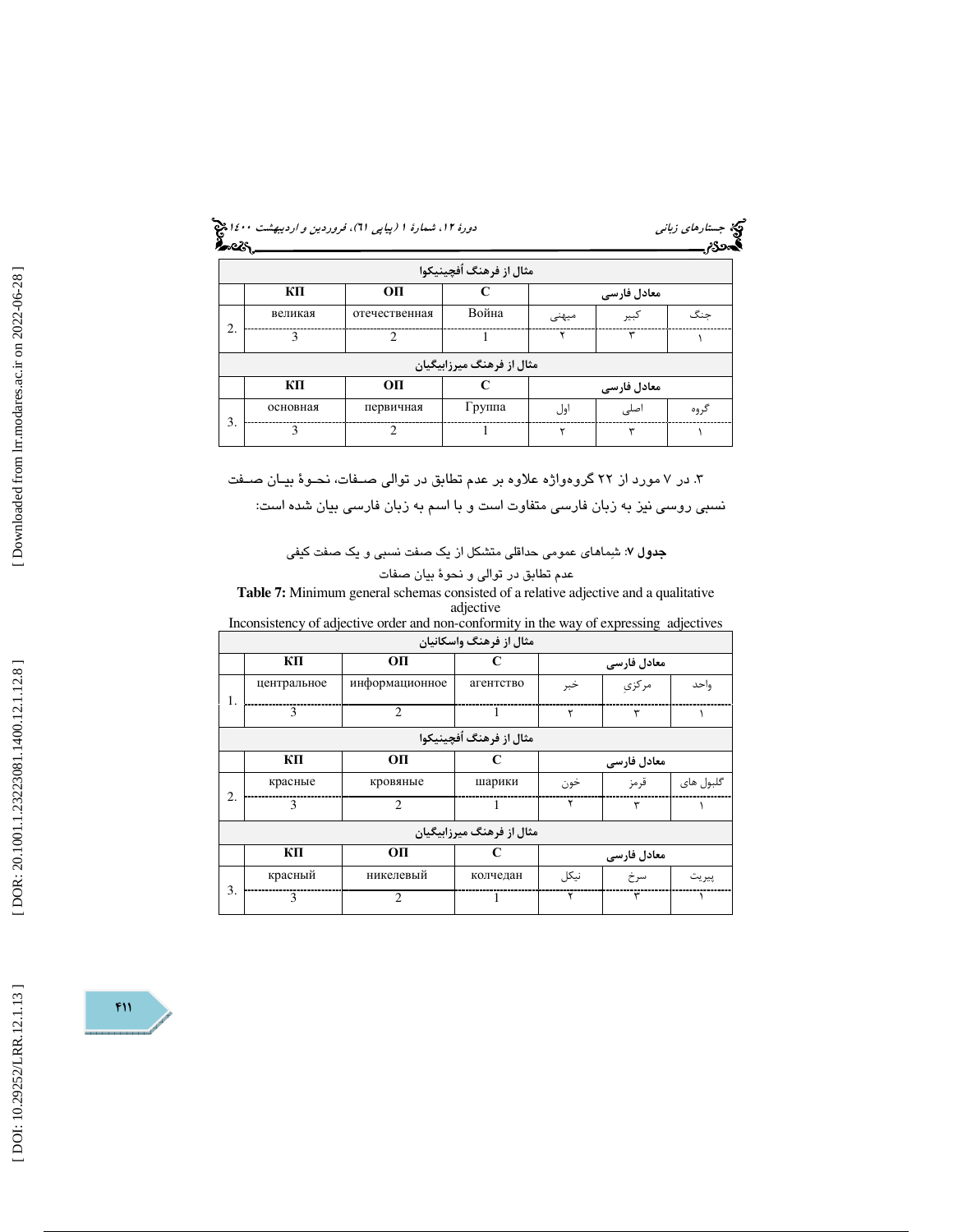گفتني است در زبان فارسي، اگر هستة گروه اسمي از صفت و اسم تشكيل شده باشد، ابتدا صفت قرار ميگيرد. بنابراين، در ترجمة информационное центральное агентство نميتوان توالي روسي را رعايت كرد و واحد خبرِ مركزي ترجمه صحيح نيست. خبر مركزي يعني خبري كه مركزي است يا مربوط به مركز است. اما در تركيب «واحدِ مركزيِ خبر» ــ همانطوري كه در زبان فارسي هم اينگونه گفته ميشود ــ چنين برميآيد كه يك واحدي وجود دارد مركزي يا مربوط به مركز و به خبر اختصاص دارد. تركيب واحد خبرِ مركزي و واحد مركزي خبر از نظر مفهوم متفاوت هستند. توالي كلمات بهصورت واحد مركزيِ خبري يا واحد خبريِ مركزي در برگردان تركيب центральное информационное агентство به فارسي نيز نسبت به واحدِ خبرِ مركزي درست و منطقيتر است. حالتهاي مختلف معادل فارسي اين مثال را ميتوان بدين صورت نشان داد:



در مثال ۳، معادل فارسی را نمیتوان بهصورت **پیریتِ نیكل سرخ** دركنار هم قرار داد، چون پيريت است كه سرخ است و نه نيكل. نيكل سفيد و نقرهاي است. بنابراين، ترتيب قرارگيري بهشكل **پيريتِ سرخ نيكل** درست است. با توجه به مثالهاي بررسيشده، ميتوان گفت كه هنگام چيدمان معادلهاي فارسي بايد آنچه را كه در فارسي تثبيت شده است، درنظر گرفت .

در دياگرام زير نحوة بيان و توالي گروهواژههاي متشكل از يك صفت نسبي و يك صفت كيفي به زبان فارسي آورده شده است.

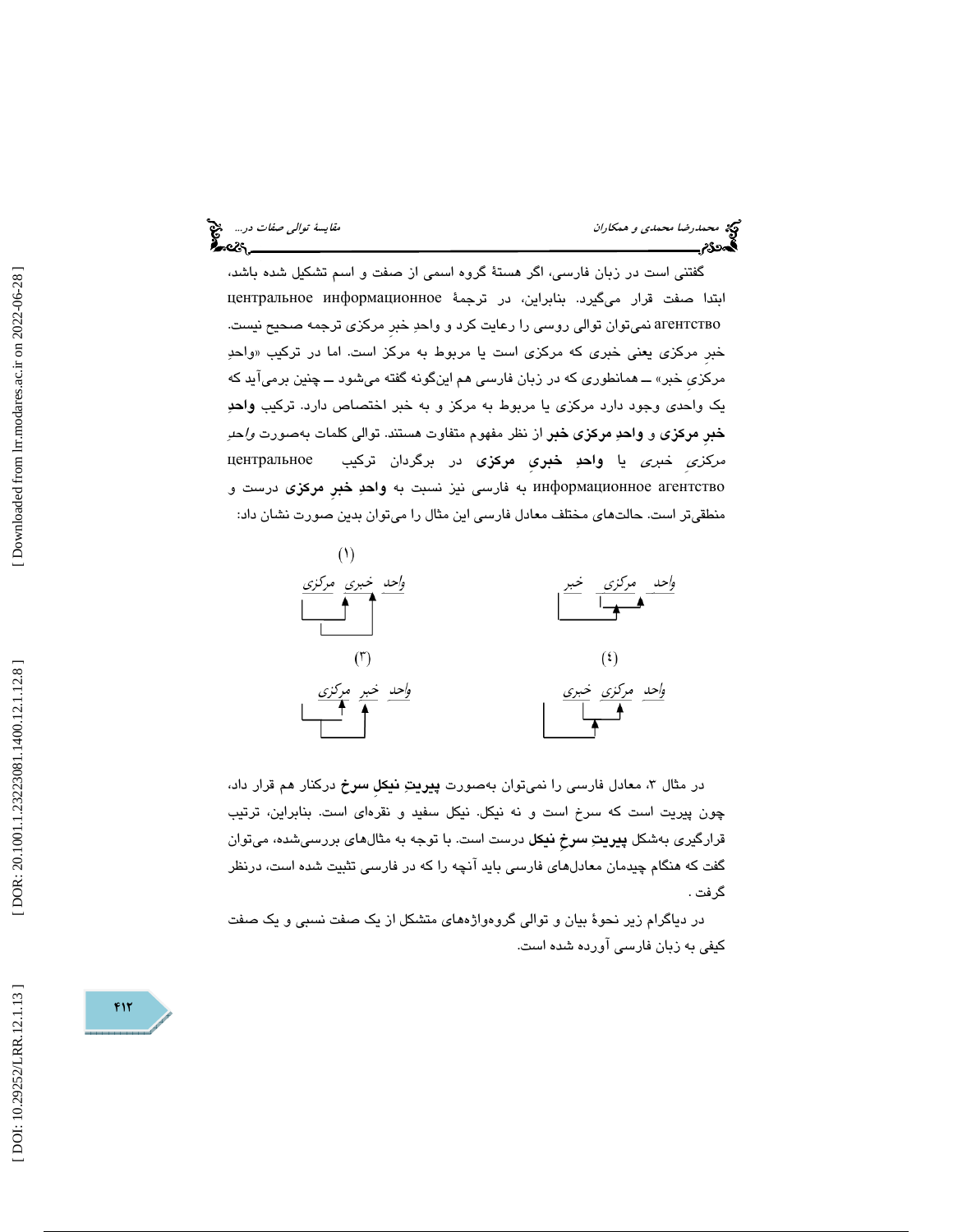

نمودار ۲: نحوه بیان گروه واژه های روسی منشکل از یک صفت نسبی و یک صفت کیفی به زبان فارسی : **Diagram 2**: Way of expressing Russian phrases consisted of a relative adjective and a qualitative adjective in Persian

| ج) مقايسةً توالى صفات در گروهواژههاى متشكل از اسم + دو صفت كيفى               |
|-------------------------------------------------------------------------------|
| در ۲٤ مورد گروهواژهها از یک اسم (C) و دو صفت کیفی (KII2+ KII1 ) تشکیل شدهاند: |
| در ١١ مورد تطابق كامل در نحوهٔ بيان و توالى صفات ديده مى شود:                 |

| <b>جدول ۸:</b> شماهای عمومی حداقلی متشکل از دو صفت کیفی تطابق کامل              |
|---------------------------------------------------------------------------------|
| <b>Table 8:</b> Minimum general schemas consisted of two qualitative adjectives |
| Full compliance                                                                 |

|    |               |                | <b>Full compliance</b>   |        |             |       |
|----|---------------|----------------|--------------------------|--------|-------------|-------|
|    |               |                | مثال از فرهنگ واسکانیان  |        |             |       |
|    | $K\Pi_2$      | $K\Pi_1$       |                          |        | معادل فارسى |       |
| Ι. | огромная      | моральная      | Сила                     | عظيم   | معنوى       | نيروى |
|    | $\mathcal{E}$ | $\mathfrak{D}$ |                          | ٣      |             |       |
|    |               |                | مثال از فرهنگ اُفچینیکوا |        |             |       |
|    | КП,           | $K\Pi_1$       |                          |        | معادل فارسى |       |
| 2. | всеобщее      | обязательное   | обучение                 | همگانی | اجبارى      | تعليم |
|    | $\mathbf{3}$  | $\mathcal{D}$  |                          | ٣      | ۷           |       |

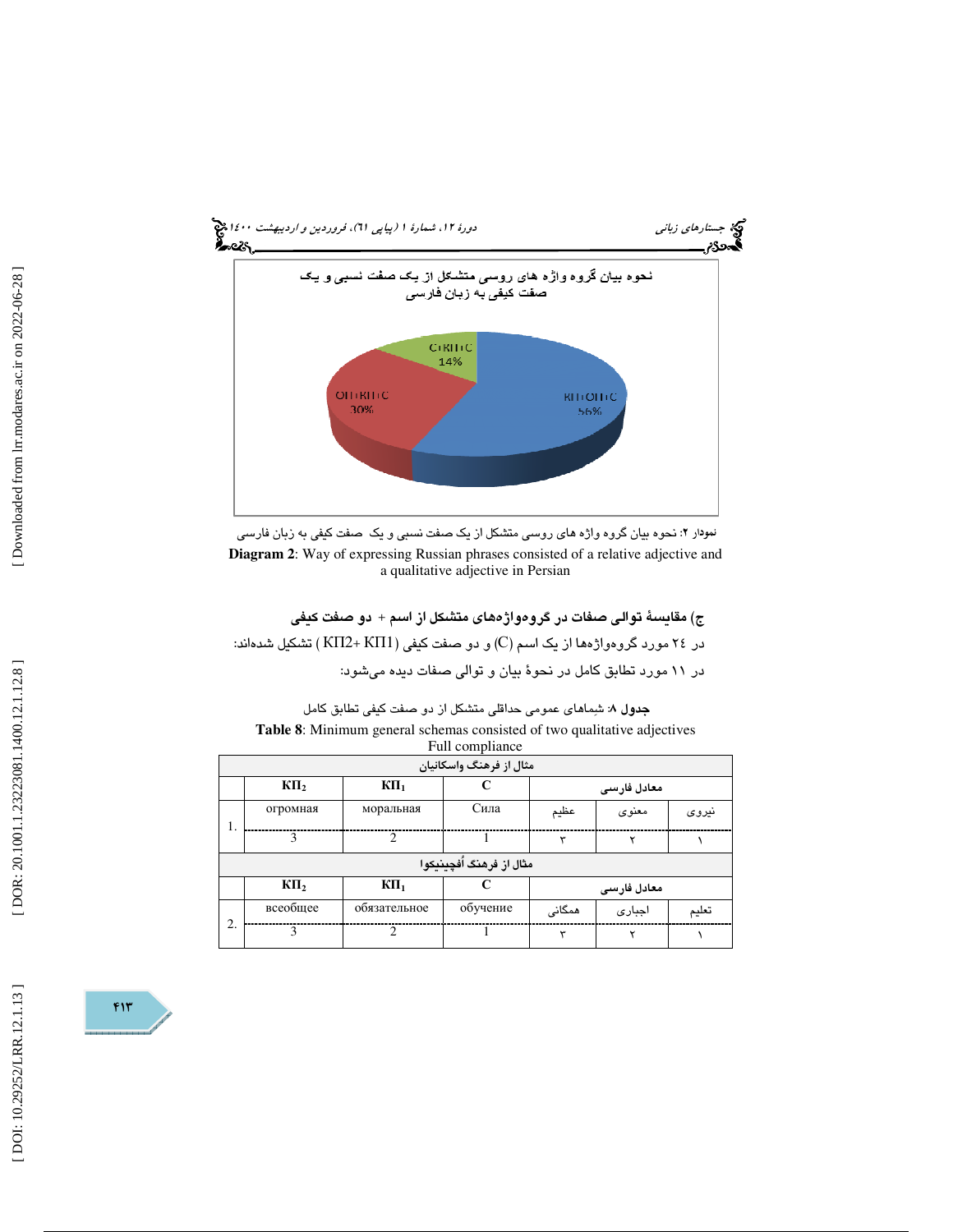| مقایسهٔ ت <i>والی صفات د</i> ر… چیخ<br><b>محترج</b> |  |
|-----------------------------------------------------|--|
|                                                     |  |

# محمد رضا محمدي و همكاران<br>محمدي مقايس

|        |              |          |                             |           |             | $\cdots$ |
|--------|--------------|----------|-----------------------------|-----------|-------------|----------|
|        |              |          | ٔ مثال از فرهنگ میرزابیگیان |           |             |          |
|        | $K\Pi_2$     | КП,      |                             |           | معادل فارسى |          |
| $\sim$ | однополюсное | короткое | замыкание                   | یک قطبی   | کو تاہ      | اتصال    |
| 3.     |              |          |                             | $\ddot{}$ |             |          |

در 13 مورد عدم تطابق ديده ميشود و توالي صفات در دو زبان متفاوت است:

جدول 9: شماهاي عمومي حداقلي متشكل از دو صفت كيفي عدم تطابق **Table 9**: Minimum general schemas consisted of two qualitative adjectives non-conformity

|   |                  |                    | مثال از فرهنگ واسکانیان |           |             |        |
|---|------------------|--------------------|-------------------------|-----------|-------------|--------|
|   | КП,              | $K\Pi_1$           |                         |           | معادل فارسی |        |
|   | целенаправленная | и сознательная     | деятельность            | و آگاهانه | هدفمند      | فعالىت |
|   |                  |                    |                         |           |             |        |
| ◠ | положительные    | и<br>отрицательные | моменты                 | و منفی    | مثبت        | نكتهها |
|   |                  |                    |                         |           |             |        |

در زبان فارسي، چنانچه دو صفت كيفي همپايه باشند، جابهجايي بين آنها امكانپذير است؛ مانند مثالهاي بالا كه با حرف ربط «و» همپايه شدهاند. براي مثال، فرقي بين **نكتههاي مثبت و** منفي و نكتههاي منفي و مثبت وجود ندارد، اما اگر صفات كيفي و نسبي همپايه نشوند و با کسرهٔ اضافه به هم بپیوندند، نزدیک بودن صفت به اسم اهمیت پیدا میکند. بدین معنا که «هر چه فاصلهٔ هسته و صفت بيشتر باشد به مقدار اطلاعاتي كه آن صفت مفروض بيان ميكند، محدودتر است» (نعمتزاده، ١٣٧٥)، بهطوري كه نكتههاي مثبت منفي مثبتتر از نكتههاي منفي مثبت است و نك*تههاي منفي م*ثبت، منفيتر از **نكتههاي مثبت منفي** است. در دياگرام زير نحوهٔ بيان و توالي گروهواژههاي متشكل از دو صفت كيفي به زبان فارسي آورده شده است.

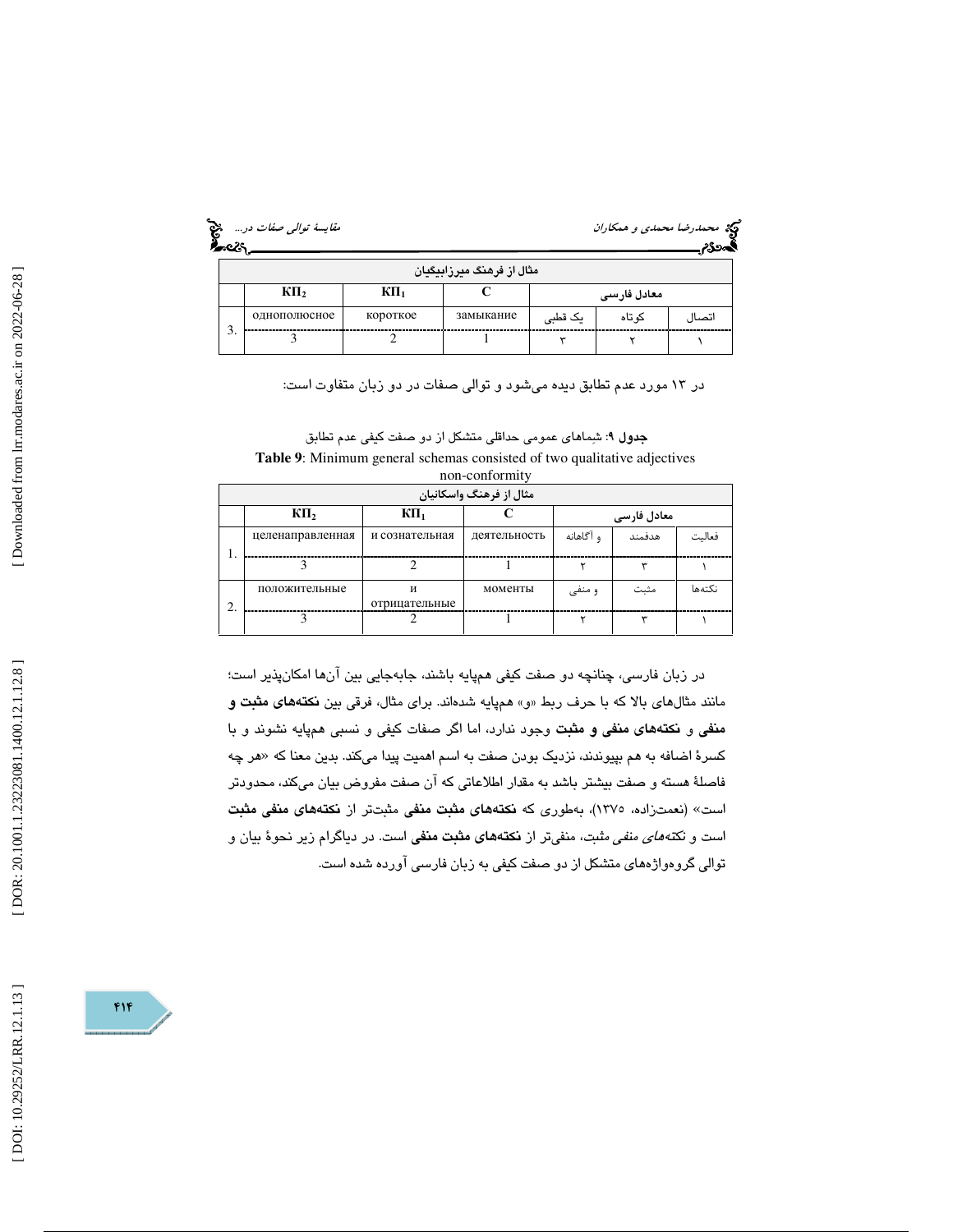

نمودار 3: نحوه بيان گروه واژه هاي روسي متشكل از دو صفت كيفي به زبان فارسي **Diagram 3**: Way of expressing Russian phrases consisted of two qualitative adjectives in Persian

د ) مقايسة توالي صفات در گروهواژههاي متشكل از اسم + صفات مركب پيونديافتـه بـا خط تيره

در 75 مورد، گروهواژة روسي در تركيب خود دو صفت دارد كه با يك خط تيره به هم وصل شدهاند. مثالهاي بررسيشده نشان ميدهند كه در اين موارد ممكن است هر دو صفت كيفي يا نسبي باشند و يا يك صفت كيفي و ديگري نسبي باشد كه با يك خـط تيـره بـه هـم وصـل شدهاند. چنانچه صفتي نسبي و ديگري كيفي باشد به لحاظ توالي غالبـاً صـفت كيفـي پـيش از صـفت نسـبي قـرار مـيگيـرد. در زبـان روسـي غالبـاً صـفتي كـه ويژگـي غالـب را نشـان مـيدهـد قبـل از خـط تيـره قـرار مـيگيـرد و از اسـم فاصـله دارد؛ بـراي مثـال در تركيـب экспортно-импортный банк (بانـك صــادرات و واردات) براســاس ســاختار روســي ميتوان نتيجه گرفت كه اين بانك در درجة اول روي صادرات كـار مـي كنـد تـا واردات يـا در گـروهواژهٔ персидско-русский словарь (فرهنـگ لغـت فارسـي بـه روسـي) ســاختار روسي نشان ميدهد كه در لغتنامة مذكور كلمات از فارسي به روسي ترجمه ميشوند. ليكن در ترجمه به زبان فارسي توالي بالعكس ديده ميشود و صـفتي كـه در زبـان روسـي غالـب است در زبان فارسي به اسم نزديك ميشود. در ترجمه به زبان فارسي به جاي خط تيـره از حرف اضافهٔ «به»، حرف ربط «و» یا کسرهٔ اضافه استفاده میشود. در جدول ۱۰ نمونههـایی از اينگونه صفات آورده شده است:

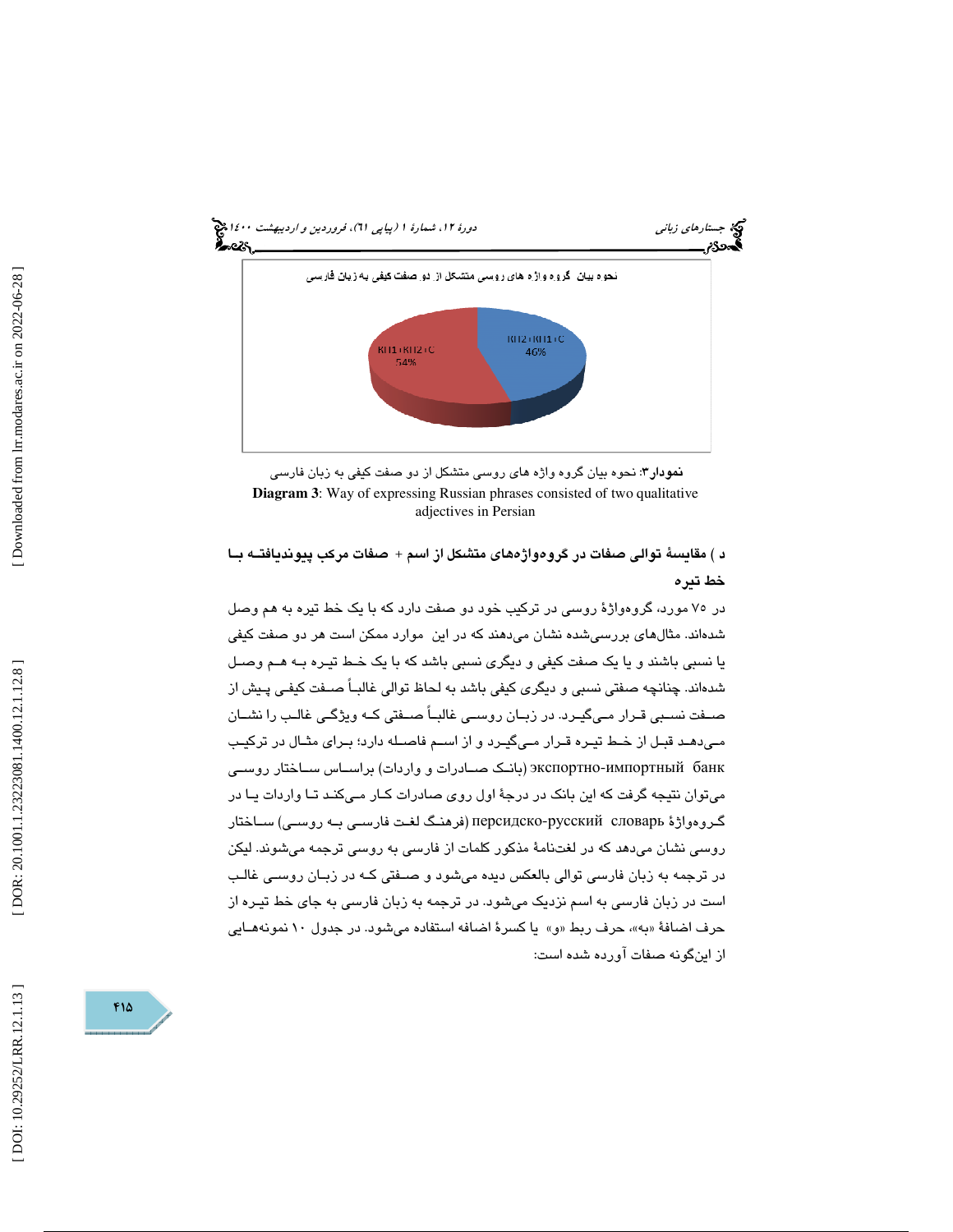محمد رضا محم*دي و همكاران مقال المحمدي و همكاران مقايسة توالي صفات در...*<br>المحمد عليه<br>**المحمد عليه المقامس المقابس المقامس المقامس المقابس المقابس المقابس المقابس المقامس المقامس المقامس المقامس ال** 

|            |                             | مثال از فرهنگ واسکانیان   |           |             |          |
|------------|-----------------------------|---------------------------|-----------|-------------|----------|
| OП,        | O <sub>II<sub>1</sub></sub> | C                         |           | معادل فارسی |          |
| экспортно- | импортный                   | банк                      | و وار دات | صاد, ات     | ىانك     |
| 3          | 2                           | 1                         | ٢         | ٣           |          |
| ΚП         | OП                          | C                         |           | معادل فارسی |          |
| синхронно- | оптическое                  | бомбометание              | و ایتیک   | همزمان      | بمباران  |
| 3          | 2                           |                           | ۲         | ٣           |          |
|            |                             | مثال از فرهنگ اُفچینیکوا  |           |             |          |
| OП,        | O <sub>II<sub>1</sub></sub> | C                         |           | معادل فارسی |          |
| персидско- | русский                     | словарь                   | بروسی     | فارسى       | كتاب لغت |
| 3          | 2                           | ı                         | ٢         | ٣           |          |
|            |                             |                           |           |             |          |
|            |                             | مثال از فرهنگ میرزابیگیان |           |             |          |
| $K\Pi_2$   | $K\Pi_1$                    | C                         |           | معادل فارسی |          |
| ударно-    | вращательное                | бурение                   | دوآر      | ضربهای      | لنگر گاه |
|            |                             |                           |           |             | حفار ی   |

### جدول 10: صفات مركب پيونديافته با خط تيره **Table 10** : Compound adjectives joined by the hyphen

ه) مقايسة توالي صفات در اختصارات متشكل از اسم + صفت

در ميان مثالهاي جمعآوريشده، تعدادي اختصـار وجـود دارد كـه در تركيـب خـود دو صفت نسبي دارند. ترتيب قرارگيري صفات در اين تركيبات، هـم در معـادل روسـي و هـم در معادل آنها به زبان فارسي، همانند بندهاي بررسيشدة قبلي است.

**جدول ۱۱: اخت**صارات<sup>\\</sup> متشكل از دو صفت

**Table 11** : Abbreviations consisted of two adjectives

|    |                  |                             | مثال از فرهنگ واسکانیان |      |             |          |
|----|------------------|-----------------------------|-------------------------|------|-------------|----------|
|    | OII <sub>2</sub> | O <sub>II<sub>1</sub></sub> |                         |      | معادل فارسی |          |
|    | Московский       | автомобильный               | завод (АЗ)              | مسكه | اتومبيل-    | کا, خانه |
| ., |                  |                             |                         |      | سازى        |          |
|    |                  |                             |                         |      |             |          |

416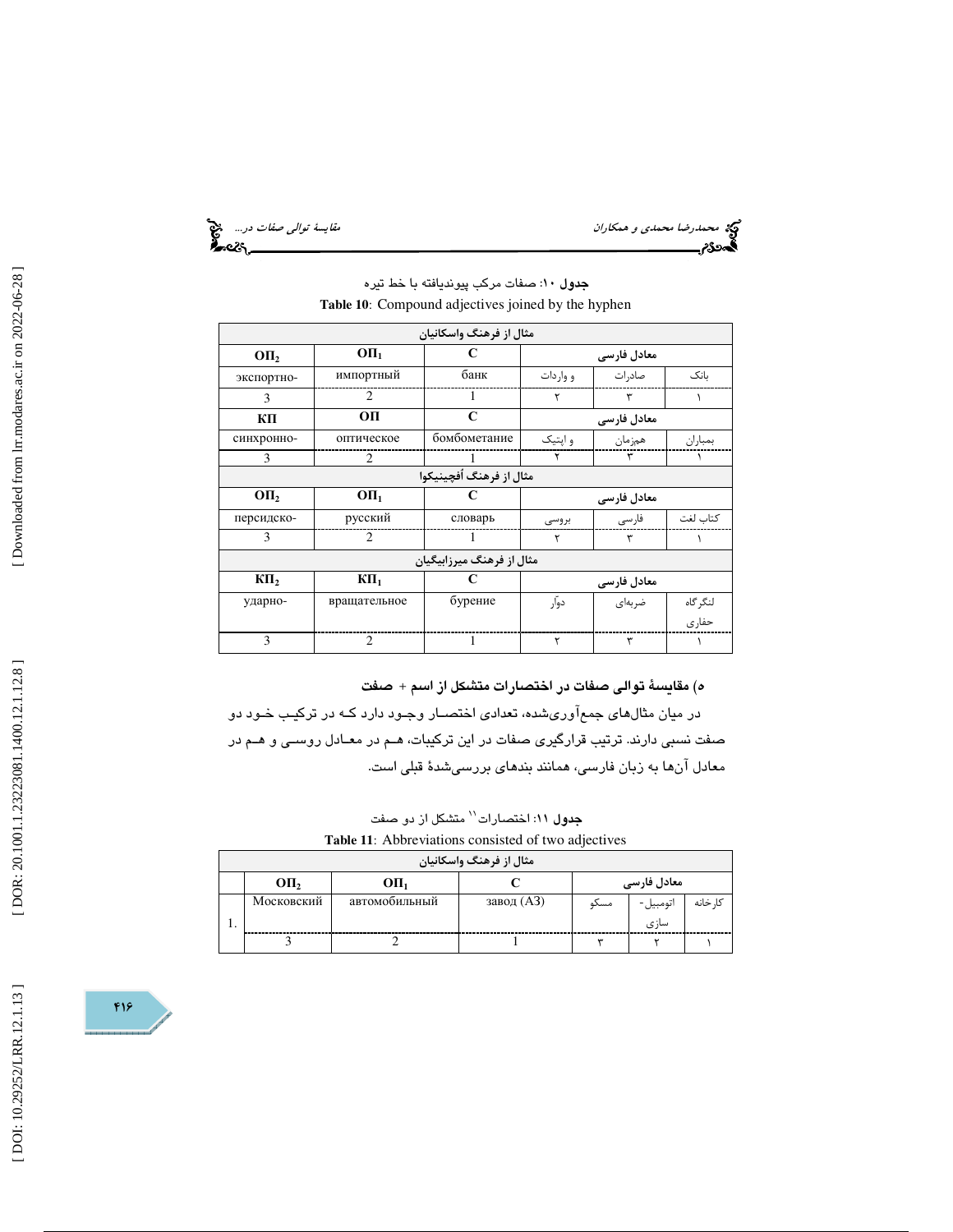| .ورهٔ ۱۲، شمارهٔ ۱ (پیاپی ۲۱)، فروردین و <i>اردیبهشت ۱٤۰۰</i> ق <b>ی</b><br>گ <b>انگ</b> |  |
|------------------------------------------------------------------------------------------|--|
|                                                                                          |  |

| مثال از فرهنگ واسکانیان |            |                             |                      |            |             |         |  |
|-------------------------|------------|-----------------------------|----------------------|------------|-------------|---------|--|
|                         | OП,        | O <sub>II<sub>1</sub></sub> |                      |            | معادل فارسی |         |  |
| 2.                      | Болгарская | коммунистическая            | партия (БГП)         | بلغار ستان | كمونيست     | حزب     |  |
|                         | 3          | $\mathcal{D}$               |                      | ٣          | ۲           |         |  |
| 3.                      | Всемирная  | Метеорологическая           | организация<br>(BMO) | ھواشناسی   | جهانى       | سازمان  |  |
|                         | 3          | $\mathcal{D}$               |                      | ۲          | ٣           |         |  |
|                         | Всемирный  | почтовый                    | $\cos($ ВПС $)$      | پستی       | جهانى       | اتحادىه |  |
| 4.                      | 3          | $\mathcal{D}$               |                      |            | ٣           |         |  |

و) مقايسة توالي صفات در گروهواژههاي متشكل از اسم + صفات كيفي و نسبي+ صفات ضميرگونة اشاره، توصيفي و ملكي

در 37 گروهواژة جمعآوريشده، تعدادي از صفات ضميرگونه با صفات كيفي و نسبي تركيب <sup>12</sup> شدهاند. در زبان روسي، صفات ضميرگونه پيش از اسم قرار ميگيرند، ليكن معادلهاي فارسي آنها، هم پيش از اسم و هم پس از آن قرار ميگيرد. صفات ضميرگونة روسي در زبان فارسي با صفت و يا ضمير بيان ميشوند. در زبان فارسي، ضماير ملكي وجود ندارد. براي بيان مالكيت از ضماير شخصي يا ضماير متصل كه نقش وابسته دارند، استفاده ميشود. ضمايرشخصي و همچنين ضمير انعكاسي پس از اسم قرار ميگيرند و مالكيت را ميرسانند (Рубинчик, 2001, Р.170). در جدول ۱۲ به برخی از نمونهها اشاره میشود:

جدول :12 شماي عمومي حداقلي متشكل از صفات كيفي و نسبي، صفات ضميري اشاره، توصيفي و ملكي **Table 12** : Minimum general schemas consisted of qualitative adjectives, relative adjectives, demonstrative pronominal adjectives, attributive adjectives and possessive adjectives

| مثال از فرهنگ واسکانیان |                                     |                |       |     |              |       |  |  |
|-------------------------|-------------------------------------|----------------|-------|-----|--------------|-------|--|--|
|                         | УМП/ОМП/ПМП<br>КП/ОП<br>معادل فارسی |                |       |     |              |       |  |  |
|                         | свои                                | законные       | права | خود | قانونى       | حقوق  |  |  |
|                         |                                     |                |       |     |              |       |  |  |
| ٧                       | свой                                | патриотический | ДОЛГ  | خود | ميهنپرستانهٔ | وظيفة |  |  |
|                         |                                     |                |       | س   |              |       |  |  |

417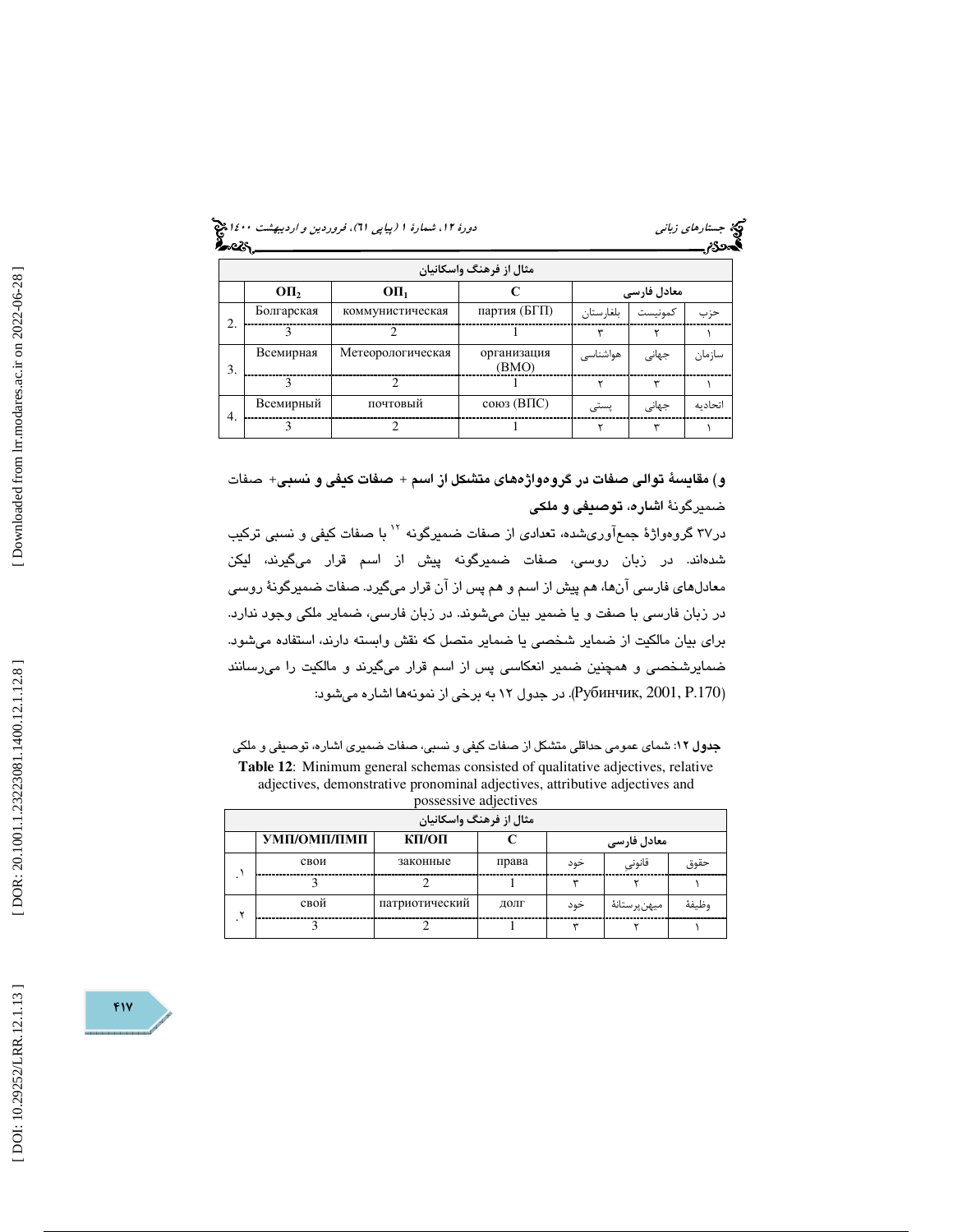| 25.000           | مقايسة توالى صفات در |                             |                         |       | وی محم <i>درضا محمدی و همکاران</i><br>وی دیگر مسیحی است.<br><b>پاکستان است</b> |        |
|------------------|----------------------|-----------------------------|-------------------------|-------|--------------------------------------------------------------------------------|--------|
|                  |                      |                             | مثال از فرهنگ واسکانیان |       |                                                                                |        |
| $\cdot$          | своя                 | новая                       | картина                 | Σ ش   | جديد                                                                           | تابلوي |
|                  | 3                    | $\mathcal{D}_{\mathcal{L}}$ | 1                       | ٣     | ٢                                                                              |        |
|                  | ЭТОТ                 | скромный                    | подарок                 | ناچيز | هدية                                                                           | این    |
| $\epsilon$       | 3                    | $\mathcal{D}_{\mathcal{L}}$ | 1                       | ٢     |                                                                                | ٣      |
|                  | наши                 | культурные                  | связи                   | ما    | فرهنگي                                                                         | روابط  |
| $\cdot^{\circ}$  | 3                    | 2                           | -1                      | ٣     | ٢                                                                              |        |
|                  | любой                | возможный                   | путь                    | ممكن  | طريق                                                                           | هر     |
| $\mathcal{L}$    | 3                    | $\mathfrak{D}$              | -1                      | ۲     |                                                                                | ٣      |
| $\cdot^{\vee}$   | какой-либо           | Конкретный                  | срок                    | مشخصى | مهلت                                                                           | هرگونه |
|                  | $\mathbf{3}$         | $\overline{2}$              | 1                       | ۲     | ٣                                                                              |        |
|                  | какой-нибудь         |                             | журнал                  | ای    | محله                                                                           |        |
| $\cdot^{\wedge}$ | $\overline{c}$       |                             | 1                       | ٢     | $\lambda$                                                                      |        |
|                  | какой-то             |                             | человек                 | ی     | شخص                                                                            |        |
| .۹               | $\overline{c}$       |                             | 1                       | ٢     | Λ                                                                              |        |

همانطور كه از جدول ۱۲ مشخص است صفت ضميرگونهٔ этот بـا صـفت اشـارهٔ «ايـن»، صفت ضميرگونهٔ ملكي наш با ضمير شخصي «ما»، صفت ضميرگونهٔ توصيفي любой بـا صفت مبهم «هر»، صفت ضميرگونهٔ ملكى cвой با ضمير انعكاسى «خود» و يا ضميرمتصـل ش، صفات ضميرگونهٔ مبهم какой-либо, какой-нибудь, какой-то با «ياي نكره» ِ به زبان فارسي بيان شدهاند. روابط وابستگي بين مثالهاي مذكور را ميتـوان بـدين صـورت نشان داد:



با بررسي مثالهاي جمعآوريشده از پيكرة ملي زبان روسـي مشـخص شـد كـه صـفات ضميرگونة توصيفي другой و любой اگر با هم استفاده شوند صفت ضميرگونه любой پيش از другой قرار ميگيرد و چنانچه صفت ديگري نيز باشد هر دوي اين ضـماير قبـل از

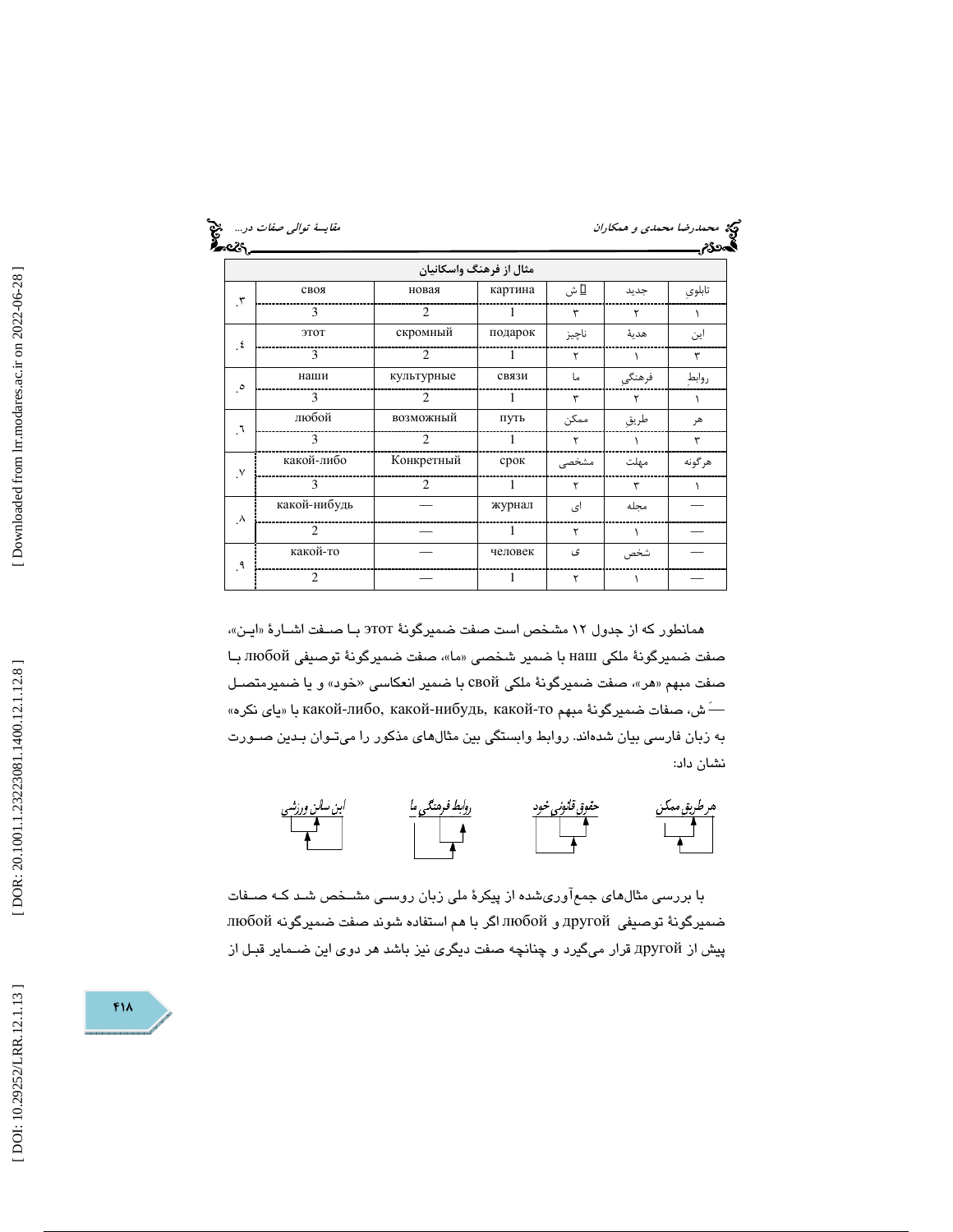(پياپي 61)، فروردين و ارديبهشت 1400 جستارهاي زباني دورة ،12 شمارة 1

آن صفت ميآيند، ليكن در ترجمهٔ فارسي صفت مبهم «هـر» (любой)، بـدون كسـرهٔ اضـافه پیش از اسم و صفت مبهم «دیگر» (другой) پس از اسم قرار میگیرد: работник рядовой другой любой ـ هر كارگر عادي ديگر

. نتيجه 5

از پژوهش حاضر نتايج زير بهدست آمد:

ـ تجزيه و تحليل 320 نمونة جمعآوريشده نشان ميدهد در زبان روسي، صفات پيش از اسم قرار ميگيرند، صفات ضميرگونه پيش از صفات كيفي و نسبي، و صفت كيفي پيش از صفت نسبي قرار ميگيرد. در صورتي كه گروهواژه از دو صفت نسبي و يا دو صفت كيفي تشكيل شود نزديكترين صفت به اسم بيش از بقيه ويژگي اسم را بيان ميكند. براي صفات روسي ميتوان شماي كلي زير را ارائه داد:

| ОМП/НМП         | УМП | ПМП  | КΠ    | ΟП      | ◡      |
|-----------------|-----|------|-------|---------|--------|
| <sub>6</sub> ce | Эти | наши | серые | меховые | пальто |

مقايسهٔ گروهواژههای روسی و همچنین اختصارات با شمای O $\Pi_1$ +O $\Pi_1$ با ترجمهٔ  $\sim$ فارسي آنها نشان ميدهد در 53 درصد موارد توالي اجزاي تشـكيل دهنـدة گـروه واژه در دو زبان يكسان است، هرچند در 29 درصد از آن، صفت روسي به شكل اسـم بـه زبـان فارسـي بيان شده است. شماها و درصد معادلهاي فارسي بدين شكل است:



419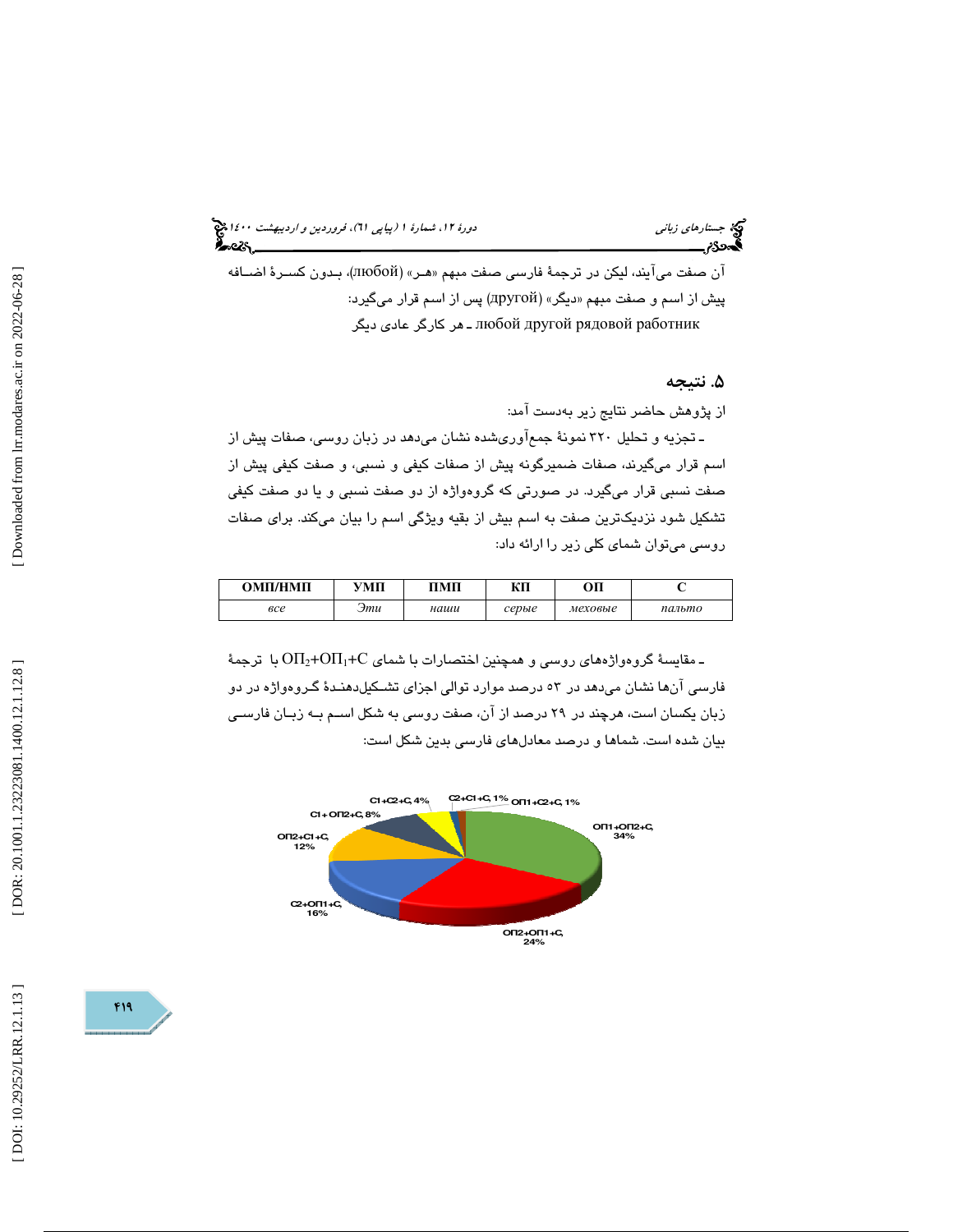



ـ ۴۶ درصد گروهواژههای روسی با شمای K $\Pi_2+$ K $\Pi_1+$ با تـوالی مشـابه بـه زبـان فارسـی

ترجمه شده است:



ـ9 بررسي معادلهاي فارسي نشان ميدهد در 56 درصد موارد صـفت نسـبي روسـي بـه شكل اسم به زبان فارسي ترجمه شده است.

ـ در زبان روسی در گروهواژههايی كه ۲ صفت با خط تیره به هم وصل شدهاند صفتی كه ويژگي غالب را نشان ميدهد قبل از خط تيره قرار ميگيرد و از اسم فاصله دارد، ليكن در ترجمة آنها به زبان فارسي توالي بالعكس ديده ميشود و صفتي كه در زبان روسي غالب است در زبان فارسي به اسم نزديك ميشود. در ترجمه به زبان فارسي به جاي خط تيره از حرف اضافهٔ «به»، حرف ربط «و» و یا کسرهٔ اضافه میتواند استفاده شود.

ـ توالي صفات و صفات ضميرگونه در زبان روسي و معادلهاي فارسي آنها را ميتوان

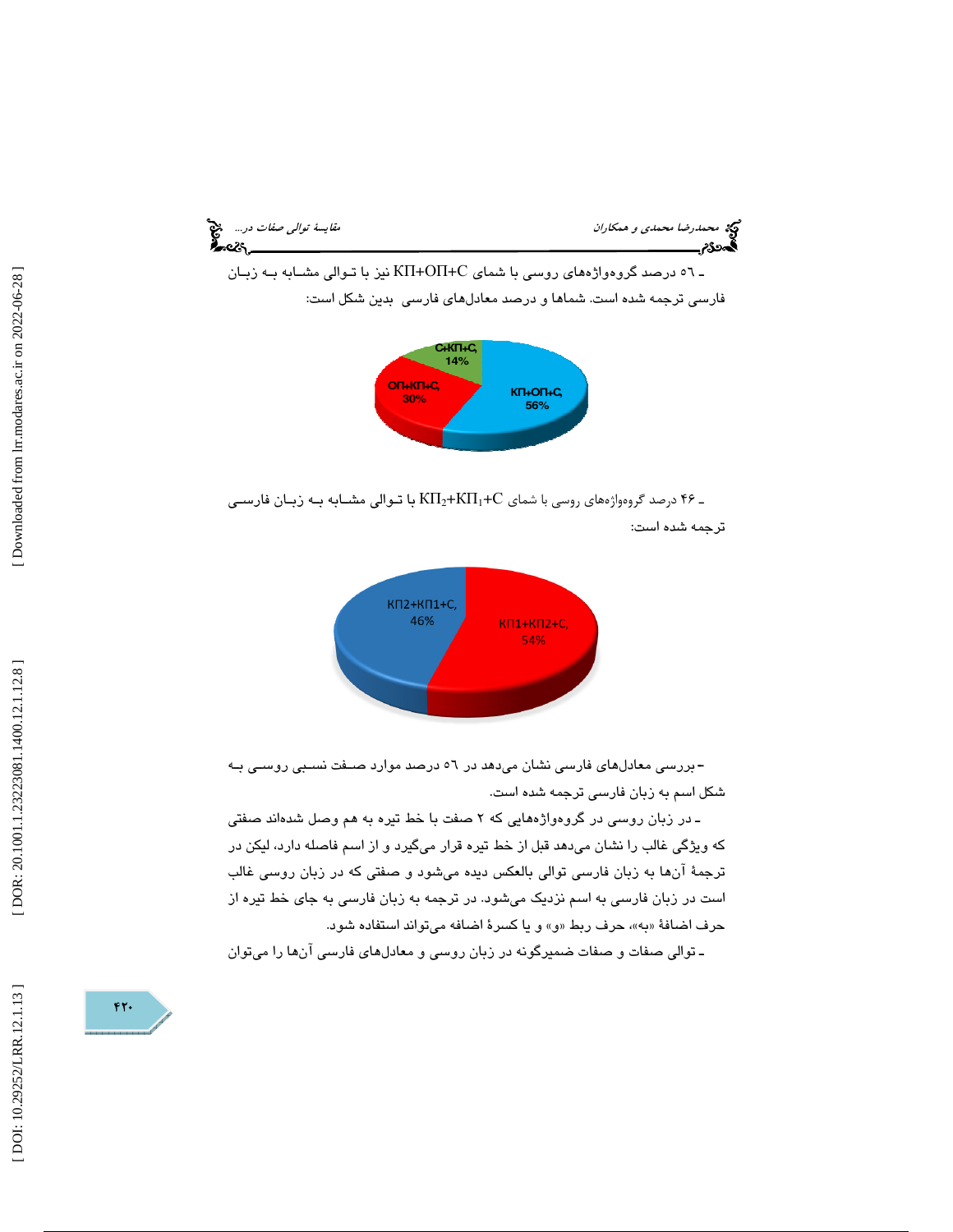(پياپي 61)، فروردين و ارديبهشت 1400 جستارهاي زباني دورة ،12 شمارة 1

| به شکل زیر نشان داد: |  |  |
|----------------------|--|--|
|                      |  |  |

| <b>`معادل روسی</b>             |     |  |    | <b>`معادل فارسی</b>           |  |                |  |  |                     |              |     |
|--------------------------------|-----|--|----|-------------------------------|--|----------------|--|--|---------------------|--------------|-----|
| OMIT   YMIT   IIMIT  <br>/HMII |     |  | КΠ | OП                            |  | ЛМ/ОВМ КП   ОП |  |  |                     | <b>STIHT</b> |     |
|                                |     |  |    |                               |  |                |  |  |                     |              |     |
| <sub>6</sub> ce                | эти |  |    | наши красивые каменные церкви |  | ما             |  |  | كليساهاى سنكى زيباى |              | همة |

 - تجزيه و تحليل نمونههاي جمعآوريشده نشان ميدهد تنها در نيمي از موارد توالي صفات در زبانهاي روسي و فارسي داراي تطابق كامل هستند و در ساير نمونهها ترجمة آنها در زبان فارسي از الگوي ثابتي پيروي نميكند. بنابراين ميبايست اجزاي معادل فارسي را بهگونهاي در كنار هم قرار داد كه با قواعد دستور زبان فارسي و آنچه در زبان فارسي معمول و تثبيت شده است، مطابقت داشته باشد.

. پينوشت ها 6

- 1. Крылова
- *2.* Порядок слов в русском языке
- 3. Розенталь
- 4. Справочник по русскому языку. Практическая стилистика ; Современный русский язык.
- 5. Сиротинина
- 6. Порядок слов в русском языке
- 7. Хосроабади
- 8. Сопоставительный анализ порядка слов, обстоятельства времени и места в простых повествовательных предложениях

9. لازم به ذكر است كه از اين قسمت به بعد، عمدة جداول ارائه شده، جهت سهولت در تجزيه و تحليل، توسط نگارندگان مقاله تهيه و ارائه شده است.

- 10. صورت كامل اختصارات ارائه شده روسي پس از منابع آورده شده است.
- 11. Abbreviation
- 12. Pronominal adjective

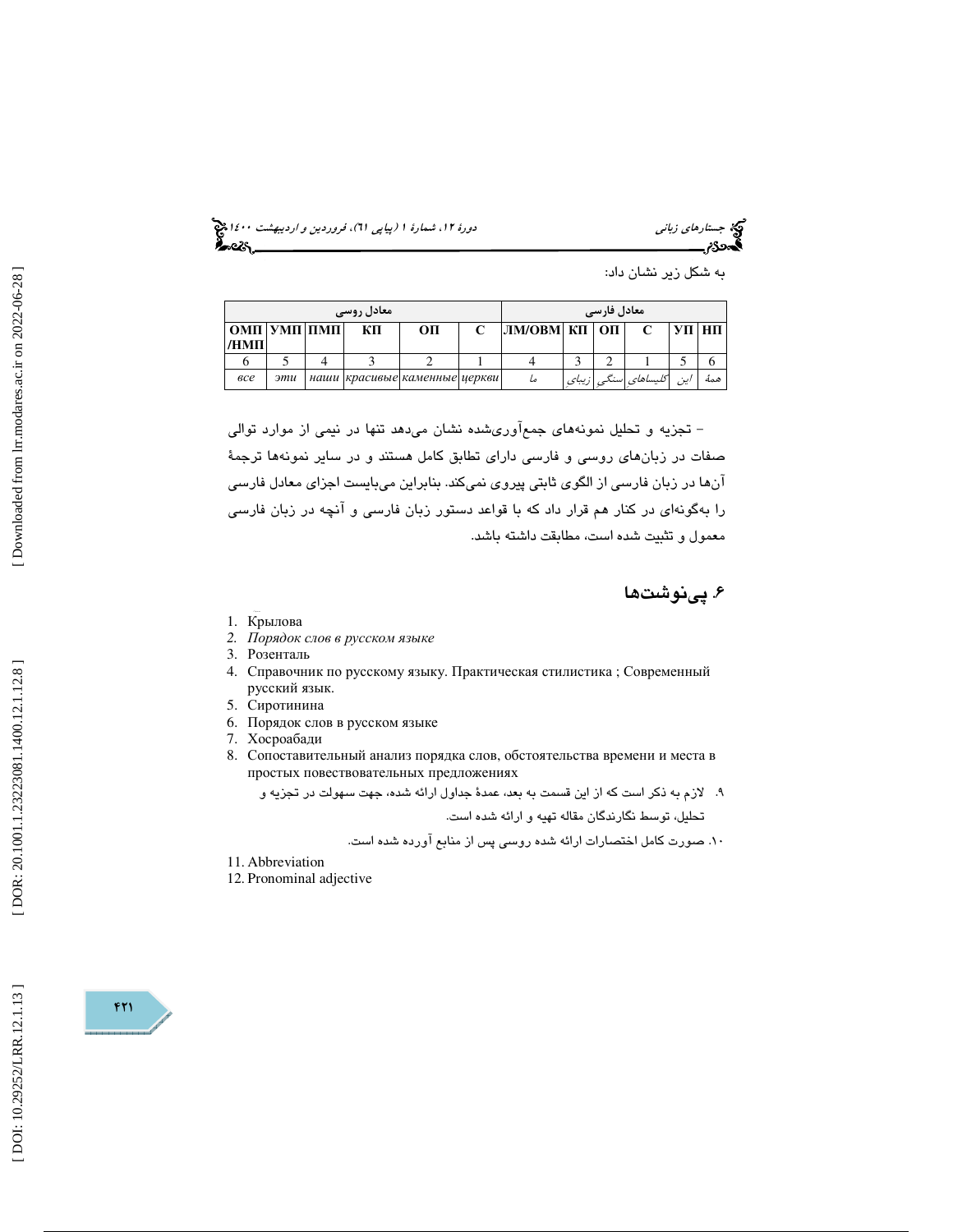# محمد الشريف محمدي و همكاران مقايسة توالي صفات در... من مجمع المقايسة توالي صفات در... من مجمع المقايسة توالي ص<br>**قايس درج مقايس المقايس المقايسة توالي** مقايسة توالي المقايسة المقايسة المقايسة المقايسة المقايسة المقايسة الم

### . منابع 7

- احمدی گیوی، ح.، و انوری، ح. ( ۱۳۹۰). *دستور زبان فارسی ۱.* تهران: فاطمی.
	- ارژنگ، غ.ر. (١٣٩٤). *دستور زبان فارسی امروز*. تهران: قطره.
	- افچینیکوا، ای. ک. (۱۳۸۱). *فرهنگ روسی به فارسی.* مشهد: جاودان خرد.
- باطني، م.ر. (١٣٨٩). توصيف *ساختمان دستوري زبان فارسي بر بنياد يک نظرية عمـومي* ز*بان*. تهران: اميركبير.
- راسخ مهنـد، م.، و ثمـري، ط. (١٣٩٦). تـوالي صــفات در زبـان فارســي. *زبـان فارســي و* گ*ويش هاي ايراني، ۱* (۳)، ۷-۲۱.
	- لازار، ژ. (۱۳۹۳). *دستور زبان فارسی معاصر*. تهران: هرمس.
- نعمتزاده، ش. (١٣٧٥). پارامتر هسته و نمايهسازي: مقايسهاي بين گروه اسـمي انگليسـي و فارسی. *پژوهشنامهٔ پردازش و مدیریت اطلاعات*، ۱(۱۲)، ۲۷–۳۲.
	- نوبهار، م. (۱۳۸۹). *دستور كاربردي زبان فارسي*. تهران: رهنما.
	- وحیدیان کامیار، ت،، و عمرانی، غ.ر. (١٣٩٤). *دستور زبان فارسی* 1. تهران: سمت.

- **References:**  Ахманова О. С. (1966). Словарь лингвистических терминов. М.: Советская энциклопедия.
- Валгина Н. С. и др. (2002). Современный русский язык *.* М.: Логос.
- Восканян Г. А. (2008). Русско-персидский словарь. М.: АСТ: Восток-Запад.
- Гвоздев А. Н. (1958). Современный русский литературный язык. М.: Государственное -педагогическое издательство министерства просвещения РСФСР.
- Крылова О. А., Хавронина С. А. (1986). Порядок слов в русском языке. М.: «Русский язык».
- Лингвистический энциклопедический словарь (1998) / под ред. В. Н. Ярцевой. - М.: «Большая Российская энциклопедия».

 $FT$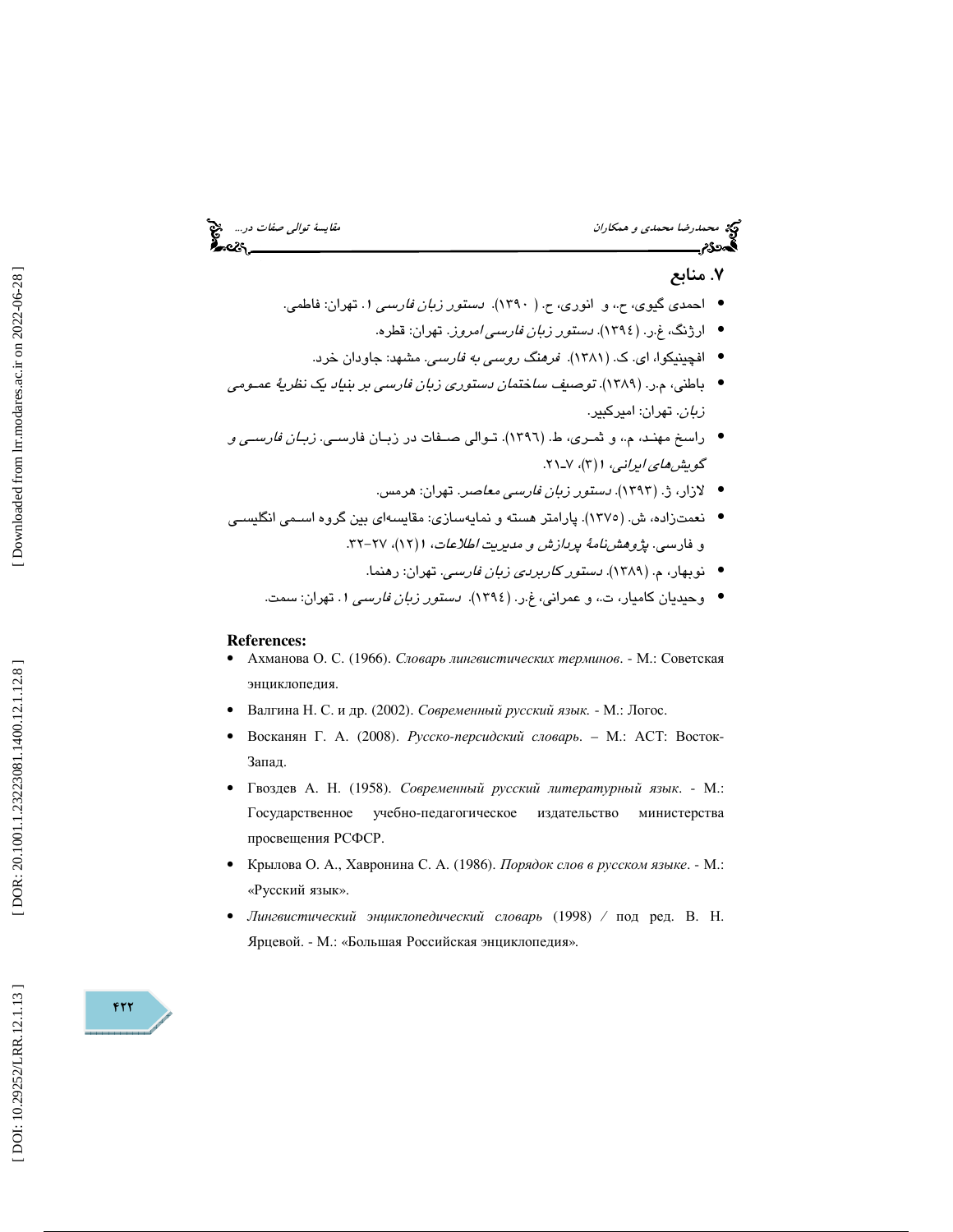## (پياپي 61)، فروردين و ارديبهشت 1400 جستارهاي زباني دورة ،12 شمارة 1



- Мирзабейгян Ж. М. (1973). Русско-персидский политехнический словарь. -М.: Советская энциклопедия.
- Розенталь Д. Э. и др. (2008). Современный русский язык. М.: Айрис пресс.
- Розенталь Д. Э. (2001). Справочник по русскому языку*.* Практическая стилистика. - М.: «ОНИКС 21 век»: Мир и образование.
- Рубинчик Ю. А. (2001). Грамматика современного персидского литературного языка *.* – М.: «Восточная литература».
- Русская грамматика (1980). М.: Наука.
- Сиротинина О. Б. Порядок слов в русском языке. М.: Едиториал УРСС, 2003.
- Хосроабади Х. (2010). Сопоставительный анализ порядка слов*,*  обстоятельства времени и места в простых повествовательных предложениях (в русской и персидской письменной речи), маг.дисс., -Тегеран: Университет «Тарбиат Модарес».

### **References:**

- Ahmadi, Givi, H. & Anvari, H. (2006). *Persian Language Grammar 1*. Fatemi [In Persian].
- Akhmanova, O.S. (1966). *Dictionary of linguistic terms*. Soviet Encyclopedia. [In Russian].
- Arzhang, Gh.R. (2015). *Modern Persian Grammar*. Nashre Ghatreh. [In Persian].
- Bateni, M.R. (2010). *The Description of Grammatical Structure of Persian Language based on a General Theory of Language*. Amirkabir. [In Persian].
- Gvozdev A.N. (1958). *Modern Russian literary language*. *State Educational and Pedagogical Publishing House of the Ministry of Education of the RSFSR*. [In Russian].
- Khosroabadi H. (2010). *Comparative analysis of word order, the circumstances*

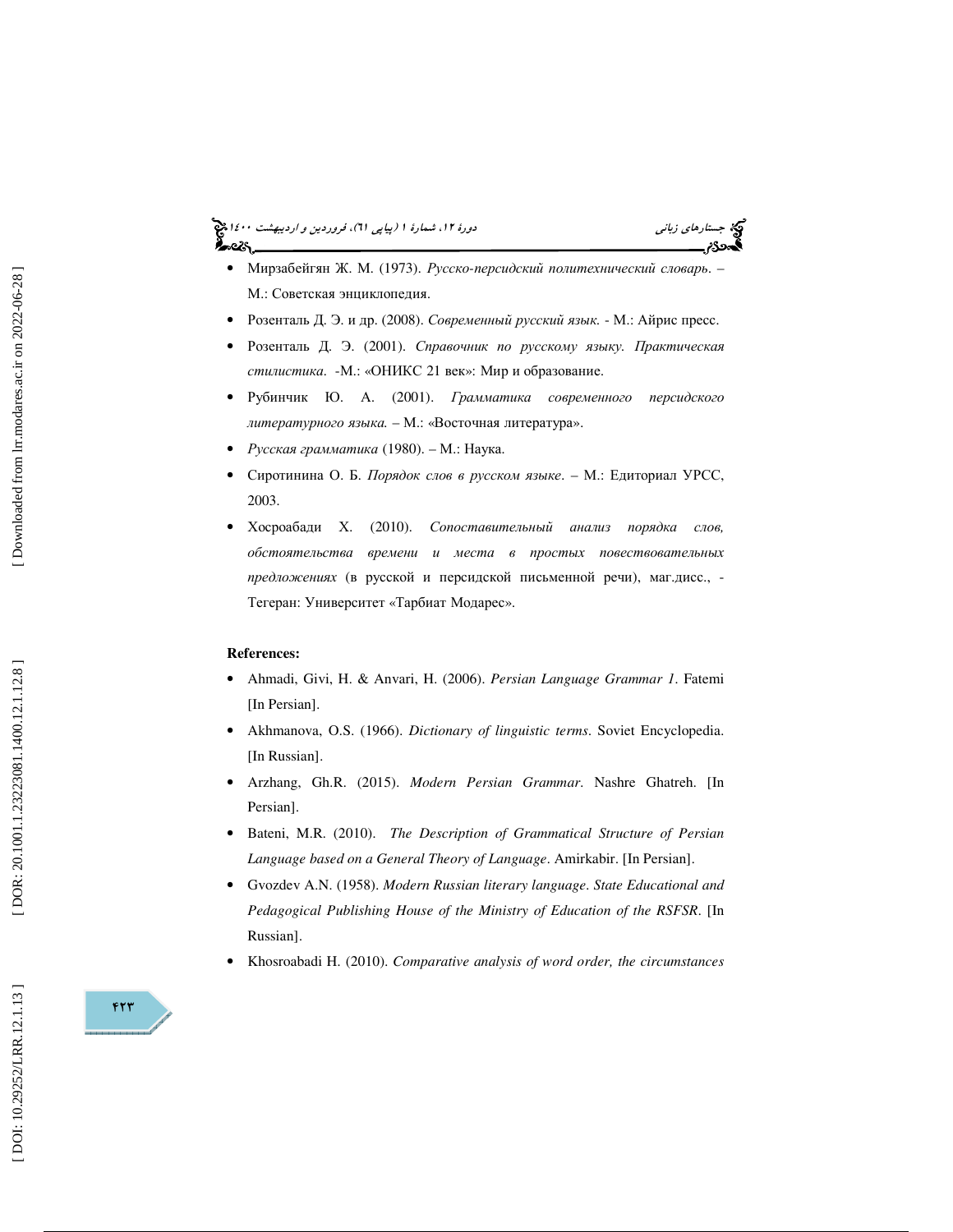# أحصركم

محمد *رضا محمدي و همكاران مقايسة توالي صفات در...*<br>**محمد توالي صفات در....**<br>**محمد توالي مقايسة توالي صفات در...** 

*of time and place in simple narrative sentences* (in Russian and Persian written speech). M.A. Thesis. Tarbiat Modares University .[In Russian].

- Krylova, O. A. & Khavronina, S. A. (1986). *Word order in Russian Sentences*. *Russian language* .[In Russian].
- Lazard, G. (2014). *A Grammar of Contemporary Persian*. Hermes. [In Persian].
- Linguistic Encyclopedic Dictionary (1998) / Ed. V. N. Yartseva. Moscow: The Great Russian Encyclopedia. [In Russian].
- Mirzabeigyan, Zh.M. (1973). *Russian-Persian polytechnical dictionary*. Soviet Encyclopedia. [In Russian].
- Nematzadeh, Sh. (1996). Head parameter: Comparison between the Persian and English nominal group. *Iranian Journal of Information Processing & Management. 12*(1), 27-32. [In Persian].
- Nobahar M. (2010).*The Applied Persian Grammar.* Rahnama. [In Persian].
- Ovchinnikova, I.K. (1965). *Russian-Persian Dictionary*. Sovetskayaentsiklopediya.
- Rasekh-Mahand M. & Samari, T. (2017). *Adjectives' order in Persian*. *Persian language and Iranian dialects. 1*(3), 7-21. [In Persian].
- Rosenthal, D.E. (2001). *The Russian language guide. Practical stylistics*.-M.: ONIKS 21 vek: Mir i obrazovanie. [In Russian].
- Rosenthal, D. E. (2008). *Modern Russian language.* Moscow: Airis-press. [In Russian].
- Rubinchik , Y. A. (2001*). Grammar of modern Persian literary language*. Vostochnaya Literatura [In Russian].
- *Russian Grammar* (1980). Moscow: Nauka .[In Russian].
- Sirotinina, O.B. (2003). *The word order in the Russian language*. Editorial URSS .[In Russian].
- Vahidian Kamyar, T. & Gholam Reza, O. (2015). *Persian Language Grammar*. SAMT. [In Persian].